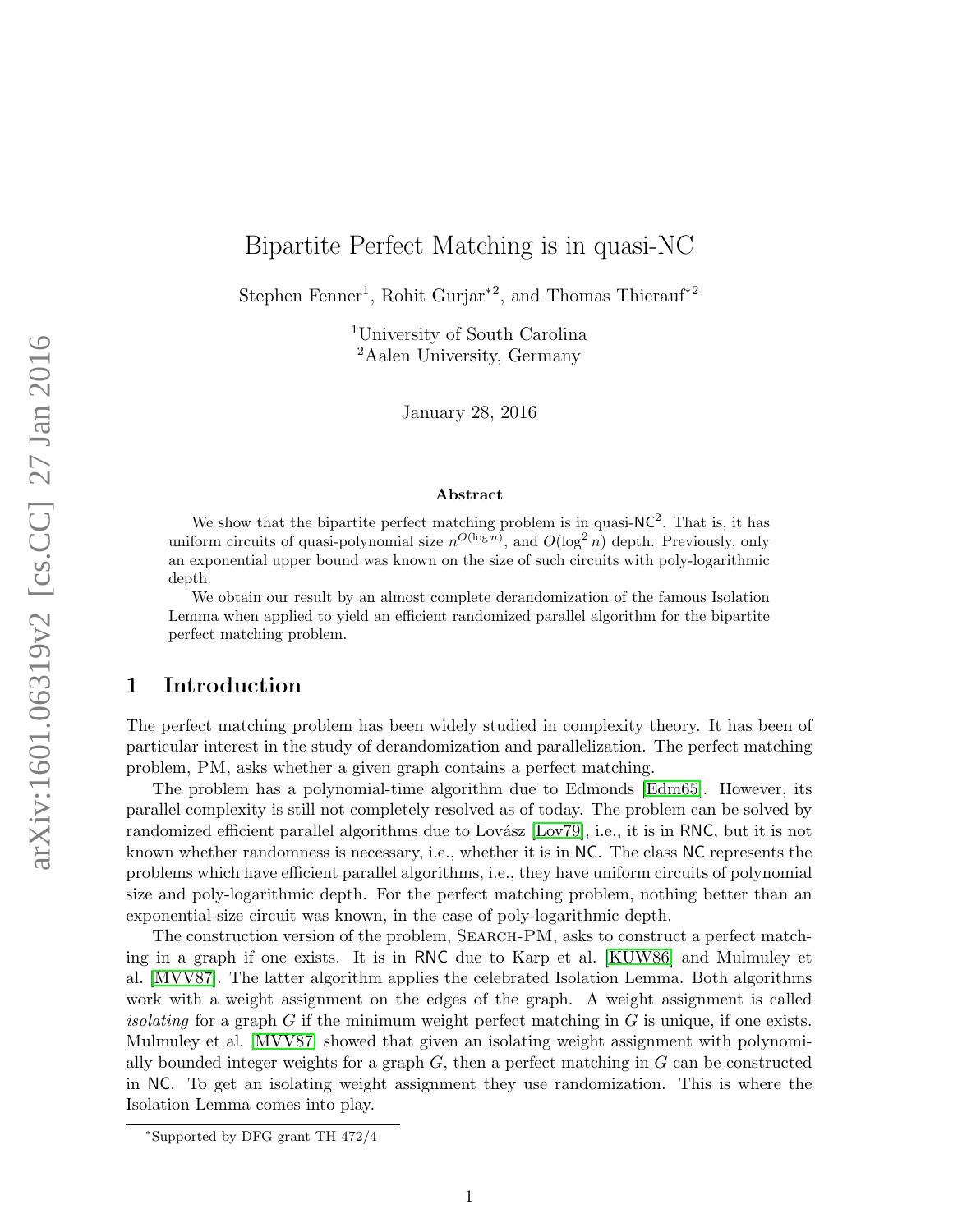**Lemma 1.1** (Isolation Lemma [\[MVV87\]](#page-17-3)). For a graph  $G(V, E)$ , let w be a random weight assignment, where edges are assigned weights chosen uniformly and independently at random from  $\{1, 2, \ldots, 2|E|\}$ . Then w is isolating with probability  $\geq 1/2$ .

Derandomizing this lemma means to construct such a weight assignment deterministically in NC. This remains a challenging open question. A general version of this lemma, which considers a family of sets and requires a unique minimum weight set, has also been studied. The general version is related to the polynomial identity testing problem and circuit lower bounds [\[AM08\]](#page-16-0).

The Isolation Lemma has been derandomized for some special classes of graphs, e.g., planar bipartite graphs [\[DKR10,](#page-16-1) [TV12\]](#page-18-0), strongly chordal graphs [\[DK98\]](#page-16-2), graphs with a small number of perfect matchings [\[GK87,](#page-17-4) [AHT07\]](#page-16-3). In this work, we make a significant step towards the derandomization of the Isolation Lemma for bipartite graphs. In Section [3,](#page-5-0) we construct an isolating weight assignment for these graphs with quasi-polynomially large weights. Previously, the only known deterministic construction was the trivial one that used exponentially large weights. As a consequence we get that for bipartite graphs, PM and SEARCH-PM are in quasi- $NC^2$ . In particular, they can be solved by uniform Boolean circuits of depth  $O(\log^2 n)$  and size  $n^{O(\log n)}$  for graphs with n nodes. Note that the size is just one log n-exponent away from polynomial size.

Our result also gives an RNC-algorithm for PM in bipartite graphs which uses very few random bits. The original RNC-algorithm of Lovász [\[Lov79\]](#page-17-1) uses  $O(m \log n)$  random bits. This has been improved by Chari, Rohatgi, and Srinivasan [\[CRS95\]](#page-16-4) to  $O(n \log(m/n))$  random bits. They actually construct an isolating weight assignment using these many random bits. To the best of our knowledge, the best upper bound today on the number of random bits is  $(n + n \log(m/n))$  by Chen and Kao [\[CK97\]](#page-16-5), that is, the improvement to [\[CRS95\]](#page-16-4) was only in the multiplicative factor. In Section [4,](#page-10-0) we achieve an *exponential* step down to  $O(\log^2 n)$ random bits. Note that this is close to a complete derandomization which would be achieved when the number of random bits comes down to  $O(\log n)$ . This improves an earlier version of this work, where we had an RNC-algorithm with  $O(\log^3 n)$  random bits.

Based on the first version of our paper, Goldwasser and Grossman [\[GG15\]](#page-17-5) observed that one can get an RNC-algorithm for SEARCH-PM which uses  $O(\log^4 n)$  random bits. With our improved decision algorithm, we obtain now an RNC-algorithm for SEARCH-PM which uses only  $O(\log^2 n)$  random bits.

In Section [5](#page-14-0) we show that our approach also gives an alternate NC-algorithm for Search-PM in bipartite planar graphs. This case already has known NC-algorithms [\[MN95,](#page-17-6) [MV00,](#page-17-7) DKR10. Our algorithm is in  $NC^3$ , while the previous best known upper bound is already  $NC^2$  [\[MN95,](#page-17-6) [DKR10\]](#page-16-1).

We give a short outline of the main ideas of our approach. For any two perfect matchings of a graph  $G$ , the edges where they differ form disjoint cycles. For a cycle  $C$ , its circulation is defined to be the difference of weights of two perfect matchings which differ exactly on the edges of C. Datta et al. [\[DKR10\]](#page-16-1) showed that a weight assignment which ensures nonzero circulation for every cycle is isolating. It is not clear if there exists such a weight assignment with small weights. Instead, we use a weight function that has nonzero circulations only for small cycles. Then, we consider the subgraph  $G'$  of  $G$  which is the union of minimum weight perfect matchings in  $G$ . In the bipartite case, graph  $G'$  is significantly smaller than the original graph  $G$ . In particular, we show that  $G'$  does not contain any cycle with a nonzero circulation. This means that  $G'$  does not contain any small cycles.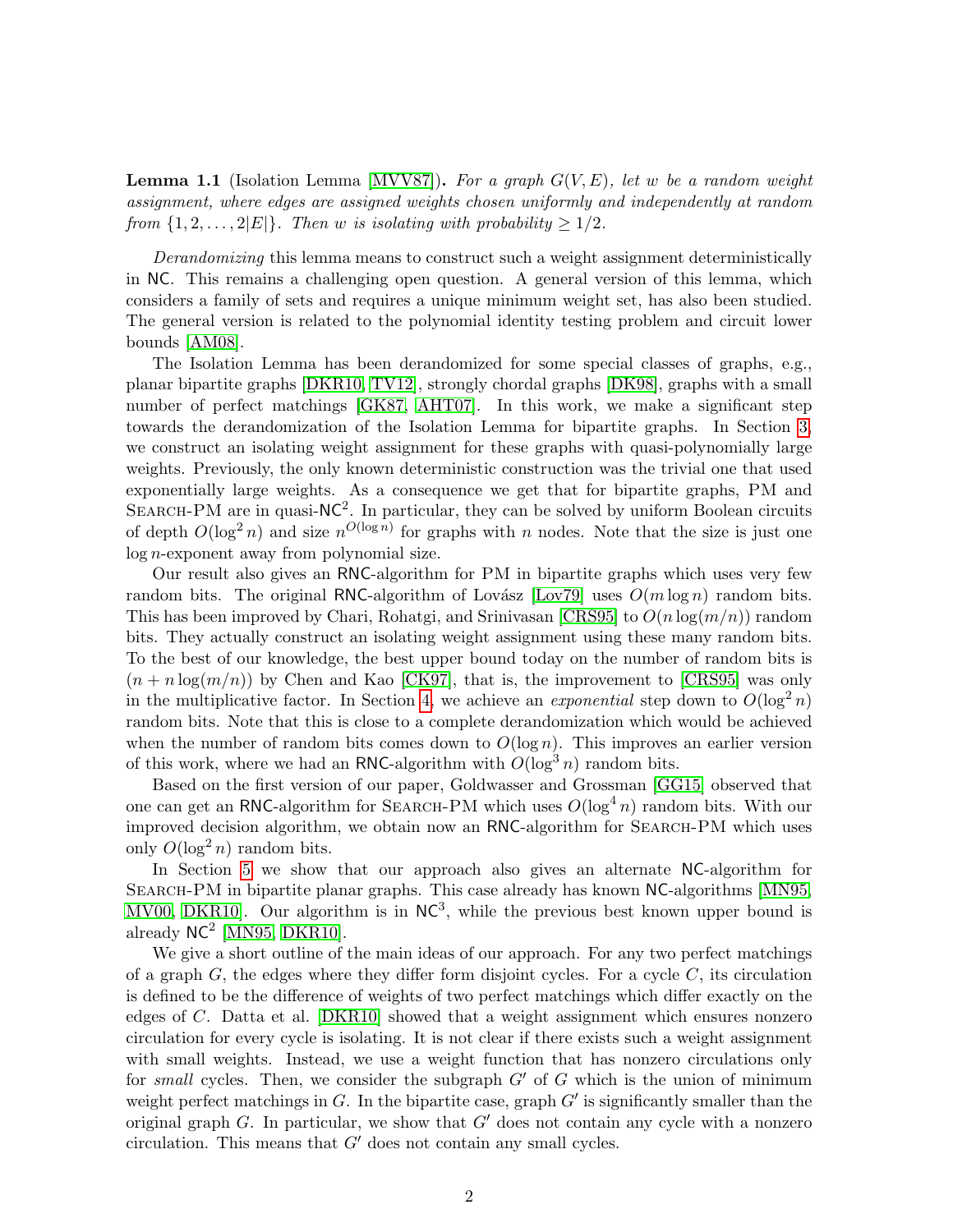Next, we show that for a graph which has no cycles of length  $\lt r$ , the number of cycles of length  $\langle 2r \rangle$  is polynomially bounded. This motivates the following strategy which works in  $\log n$  rounds: in the *i*-th round, assign weights which ensure nonzero circulations for all cycles with length  $\langle 2^i$ . Since the graph obtained after  $(i-1)$ -th rounds has no cycles of length  $\langle 2^{i-1}$ , the number of cycles of length  $\langle 2^i \rangle$  is small. In log *n* rounds, we get a unique minimum weight perfect matching.

### 2 Preliminaries

#### 2.1 Matchings and Complexity

By  $G(V, E)$  we denote a graph with vertex set V of size  $|V| = n$  and edge set E of size  $|E| = m$ . We consider only undirected graphs in this paper. A graph is *bipartite* if there exists a partition  $V = L \cup R$  of the vertices such that all edges are between vertices of L and R.

In a graph  $G(V, E)$ , a matching  $M \subseteq E$  is a subset of edges with no two edges sharing an endpoint. A matching which covers every vertex is called a *perfect matching*. For any weight assignment  $w: E \to \mathbb{Z}$  on the edges of a graph, the *weight of a matching* M is defined to be the sum of weights of all the edges in M, i.e.,  $w(M) = \sum_{e \in M} w(e)$ .

A weight function  $w$  is called *isolating for*  $G$ , if there is a unique perfect matching of minimum weight in  $G$ .

A graph G is matching-covered if each edge in G participates in some perfect matching. In the literature, matching-covered is also called 1-*extendable* and these notions require  $G$  to be connected. Note: in this paper, we use matching-covered also for non-connected graphs!

The *perfect matching problem* PM is to decide whether a given graph has a perfect matching. Its construction version Search-PM is to compute a perfect matching of a given graph, or to determine that no perfect matching exists. A bipartite graph  $G(V, E)$  with vertex partition  $V = L \cup R$  can have a perfect matching only when  $|L| = |R| = n/2$ . Hence, when we consider bipartite graphs, we will always assume such a partition.

Analogous to  $NC^k$ , Barrington [\[Bar92\]](#page-16-6) defined the class quasi-N $C^k$  as the class of problems which have uniform circuits of quasi-polynomial size  $2^{\log^{O(1)} n}$  and poly-logarithmic depth  $O(\log^k n)$ . Here, uniformity means that local queries about the circuit can be answered in poly-logarithmic time (see [\[Bar92\]](#page-16-6) for details). The class quasi-NC is the union of classes quasi-NC<sup>k</sup>, over all  $k \geq 0$ .

#### <span id="page-2-0"></span>2.2 An RNC algorithm for Search-PM

Let us first recall the RNC algorithm of Mulmuley, Vazirani & Vazirani [\[MVV87\]](#page-17-3) for the construction of a perfect matching (Search-PM). Though the algorithm works for any graph, we will only consider bipartite graphs here.

Let G be a bipartite graph with vertex partitions  $L = \{u_1, u_2, \ldots, u_{n/2}\}\$ and  $R =$  $\{v_1, v_2, \ldots, v_{n/2}\}\$ , and weight function w. Consider the following  $n/2 \times n/2$  matrix A associated with  $G$ ,

$$
A(i,j) = \begin{cases} 2^{w(e)}, & \text{if } e = (u_i, v_j) \in E, \\ 0, & \text{otherwise.} \end{cases}
$$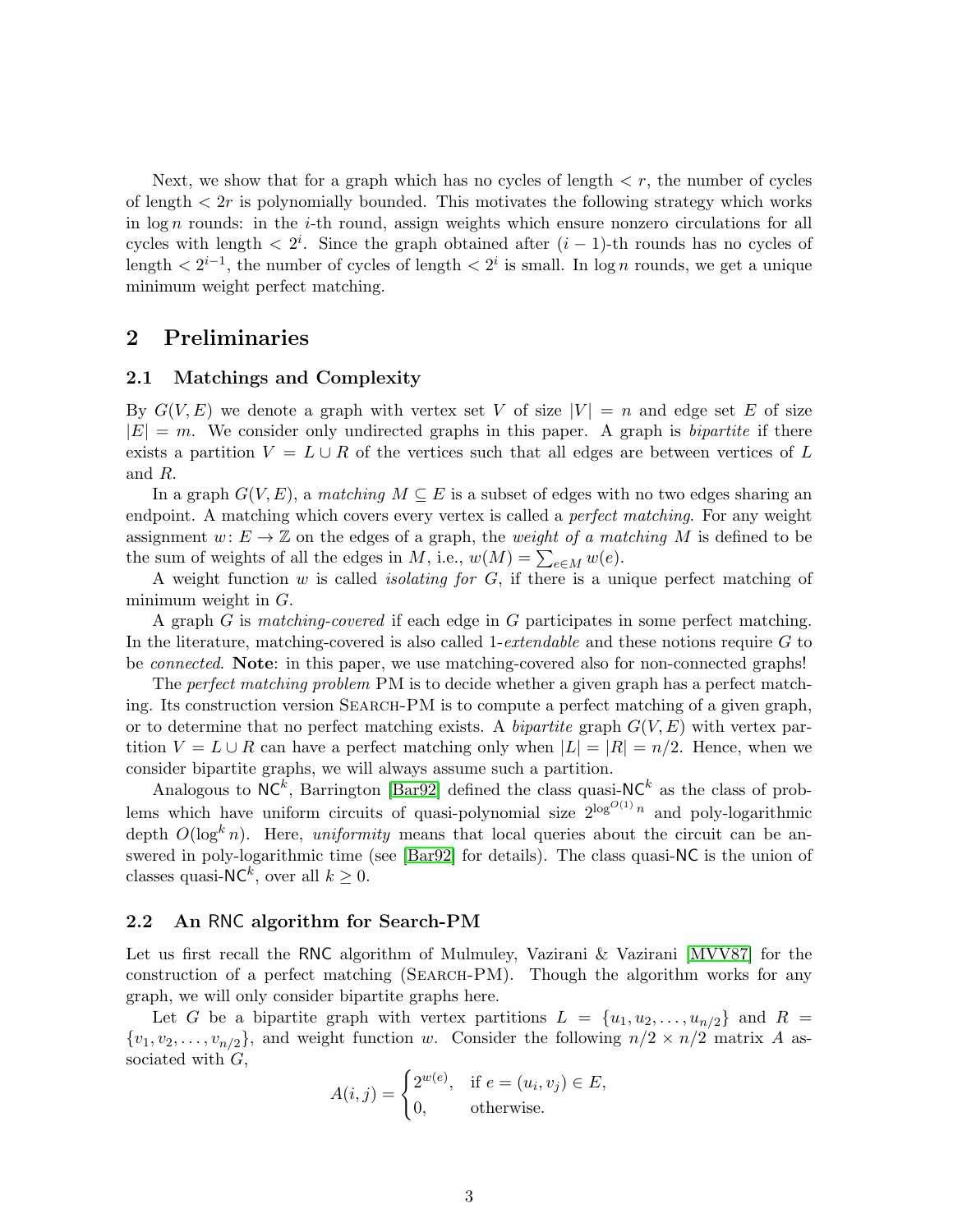The algorithm in [\[MVV87\]](#page-17-3) computes the determinant of A. An easy argument shows that this determinant is the signed sum over all perfect matchings in  $G$ :

<span id="page-3-0"></span>
$$
\det(A) = \sum_{\pi \in S_{n/2}} \text{sgn}(\pi) \prod_{i=1}^{n/2} A(i, \pi(i)) \tag{1}
$$

$$
= \sum_{M \text{ pm in } G} \text{sgn}(M) 2^{w(M)} \tag{2}
$$

Equation [\(2\)](#page-3-0) holds because the product  $\prod_{i=1}^{n/2} A(i, \pi(i))$  is nonzero if and only if the permuation  $\pi$  corresponds to a perfect matching. Here  $sgn(M)$  is the sign of the corresponding permutation. If the graph G does not have a perfect matching, then clearly  $\det(A) = 0$ . However, even when the graph has perfect matchings, there can be cancellations due to  $sgn(M)$ , and  $\det(A)$  may become zero. To avoid such cancellations, one needs to design the weight function w cleverly. In particular, if G has a perfect matching and w is isolating, then  $\det(A) \neq 0$ . This is because the term  $2^{w(M)}$  corresponding to the minimum weight perfect matching cannot be canceled with other terms, which are strictly higher powers of 2.

Given an isolating weight assignment for  $G$ , one can easily construct the minimum weight perfect matching in NC. Let  $M^*$  be the unique minimum weight perfect matching in G. First we find out  $w(M^*)$  by looking at the highest power of 2 dividing  $\det(A)$ . Then for every edge  $e \in E$ , compute the determinant of the matrix  $A_e$  associated with  $G-e$ . If the highest power of 2 that divides  $\det(A_e)$  is larger than  $2^{w(M^*)}$ , then  $e \in M^*$ . Doing this in parallel for each edge, we can find all the edges in  $M^*$ .

As already explained in the introduction, the Isolation Lemma delivers the isolating weight assignment with high probability. Moreover, the weights chosen by the Isolation Lemma are polynomially bounded. Therefore, the entries in matrix A have polynomially many bits. This suffices to compute the determinant in  $NC^2$  [\[Ber84\]](#page-16-7). Hence, also the construction is in  $NC^2$ . Put together, this yields an RNC-algorithm for SEARCH-PM.

### 2.3 The Matching Polytope

Matchings are also one of the well-studied objects in polyhedral combinatorics. Matchings have an associated polytope, called the *perfect matching polytope*. We use some properties of this polytope to construct an isolating weight assignment. The perfect matching polytope also forms the basis of one of the NC-algorithms for bipartite planar matching [\[MV00\]](#page-17-7).

The perfect matching polytope  $PM(G)$  of a graph  $G(V, E)$  with  $|E| = m$  edges is a polytope in the edge space, i.e.,  $PM(G) \subseteq \mathbb{R}^m$ . For any perfect matching M of G, consider its incidence vector  $x^M = (x_e^M)_e \in \mathbb{R}^m$  given by

$$
x_e^M = \begin{cases} 1, & \text{if } e \in M, \\ 0, & \text{otherwise.} \end{cases}
$$

This vector is referred as a *perfect matching point* for any perfect matching M. The *perfect* matching polytope of a graph  $G$  is defined to be the convex hull of all its perfect matching points,

 $PM(G) = \text{conv} \{ \mathbf{x}^M \mid M \text{ is a perfect matching in } G \}.$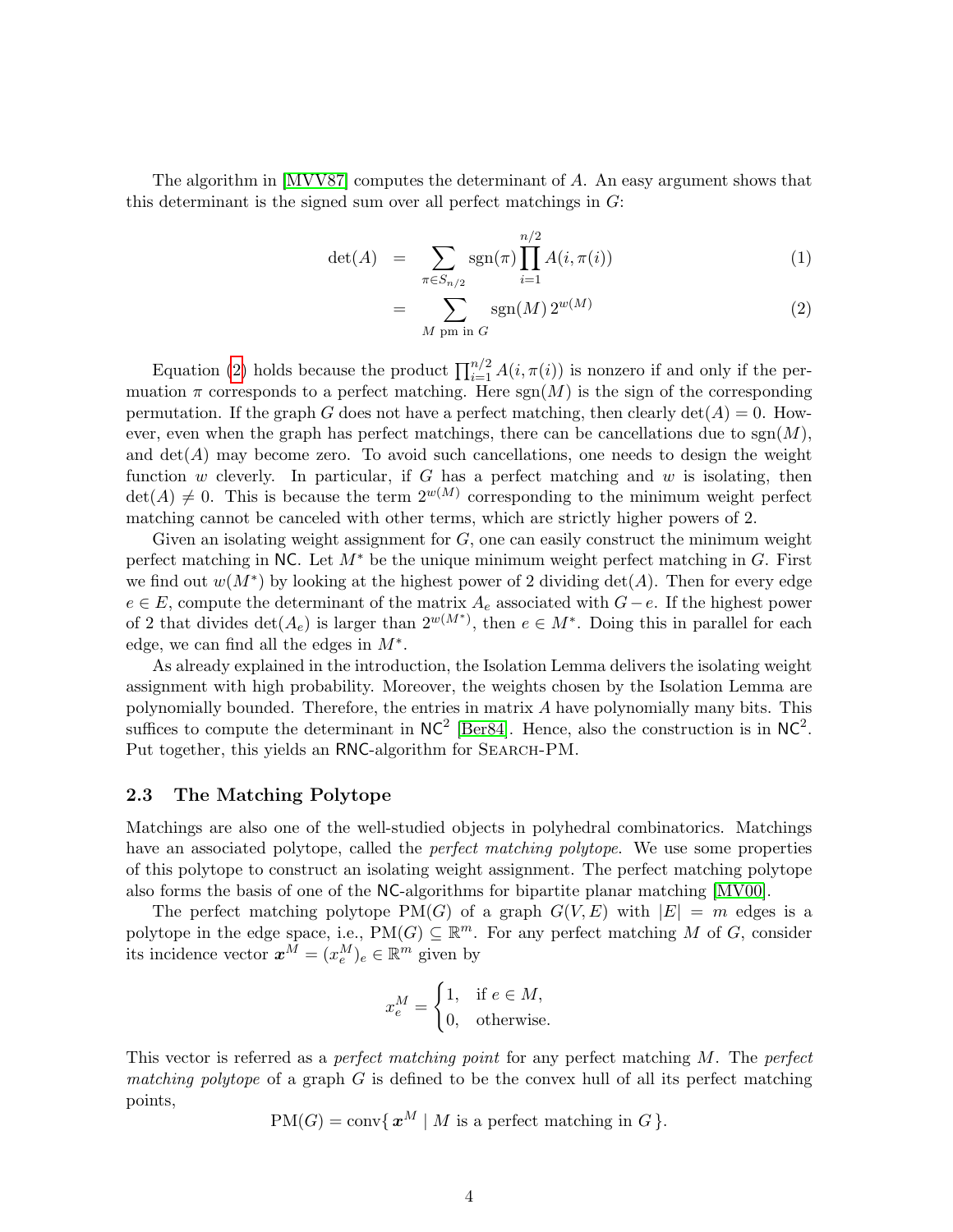Any weight function  $w: E \to \mathbb{R}$  on the edges of a graph G can be naturally extended to  $\mathbb{R}^m$  as follows: for any  $\boldsymbol{x} = (x_e)_e \in \mathbb{R}^m$ , define

$$
w(\boldsymbol{x}) = \sum_{e \in E} w(e) \, x_e.
$$

Clearly, for any matching M, we have  $w(M) = w(x^M)$ . In particular, let  $M^*$  be a perfect matching in  $G$  of minimum weight. Then

$$
w(M^*) = \min\{w(\boldsymbol{x}) \mid \boldsymbol{x} \in \text{PM}(G)\}.
$$

The following lemma gives a simple description of the perfect matching polytope of a bipartite graph G which is well known, see for example [\[LP86\]](#page-17-8).

<span id="page-4-2"></span>**Lemma 2.1.** Let G be a bipartite graph and  $\boldsymbol{x} = (x_e)_e \in \mathbb{R}^m$ . Then  $\boldsymbol{x} \in PM(G)$  if and only if

<span id="page-4-0"></span>
$$
\sum_{e \in \delta(v)} x_e = 1 \qquad v \in V,\tag{3}
$$

$$
x_e \geq 0 \qquad e \in E,\tag{4}
$$

where  $\delta(v)$  denotes the set of edges incident on the vertex v.

It is easy to see that any perfect matching point will satisfy these two conditions. In fact, all perfect matching points are vertices of this polytope. The non-trivial part is to show that any point satisfying these two conditions is in the perfect matching polytope [\[LP86,](#page-17-8) Chapter 7]. For general graphs, the polytope described by [\(3\)](#page-4-0) and [\(4\)](#page-4-0) can have vertices which are not perfect matchings. Thus, the description does not capture the perfect matching polytope for general graphs.

#### 2.4 Nice Cycles and Circulation

Let  $G(V, E)$  be a graph with a perfect matching. A cycle C in G is a nice cycle, if the subgraph  $G - C$  still has a perfect matching. In other words, a nice cycle can be obtained from the symmetric difference of two perfect matchings. Note that a nice cycle is always an even cycle.

For a weight assignment w on the edges, the *circulation*  $c_w(C)$  of an even length cycle  $C = (v_1, v_2, \dots, v_k)$  is defined as the alternating sum of the edge weights of C,

$$
c_w(C) = |w(v_1, v_2) - w(v_2, v_3) + w(v_3, v_4) - \cdots - w(v_k, v_1)|.
$$

The definition is independent of the edge we start with because we take the absolute value of the alternating sum.

The circulation of nice cycles was one crucial ingredient of the isolation in bipartite planar graphs given by Datta et al. [\[DKR10\]](#page-16-1).

<span id="page-4-1"></span>**Lemma 2.2** ( $[DKR10]$ ). Let G be a graph with a perfect matching, and let w be a weight function such that all nice cycles in G have nonzero circulation. Then the minimum perfect matching is unique. That is, w is isolating.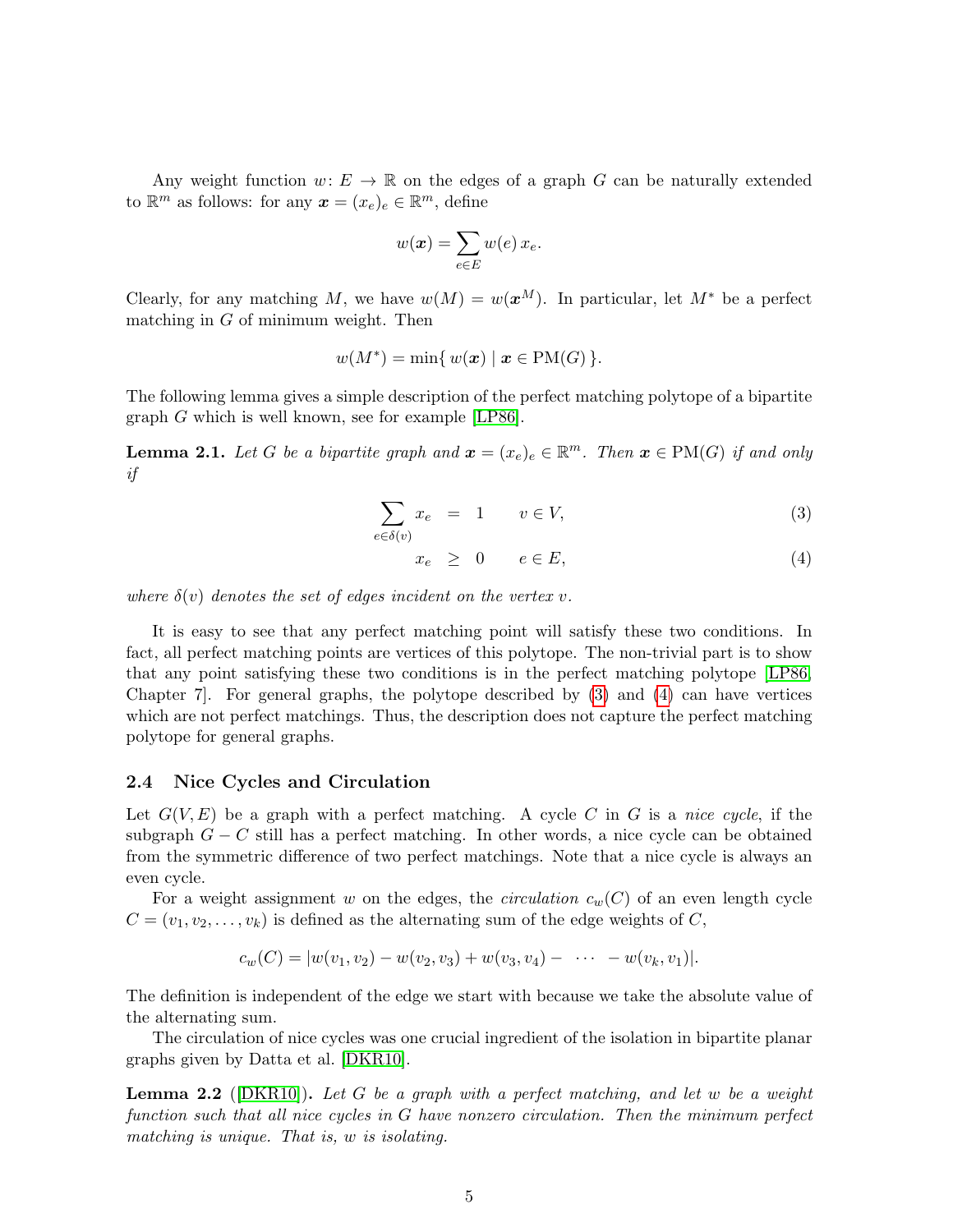*Proof.* Assume that there two perfect matchings  $M_1, M_2$  of minimum weight in G. Their symmetric difference  $M_1 \triangle M_2$  consists of nice cycles. Let C be a nice cycle in  $M_1 \triangle M_2$ . By the assumption of the lemma, we have  $c_w(C) \neq 0$ . Hence, one can decrease the weight of either  $M_1$  or  $M_2$  by altering it on C. As  $M_1$  and  $M_2$  are minimal, we get a contradiction.  $\Box$ 

We will construct an isolating weight function for bipartite graphs. However, our weight function will not necessarily have nonzero circulation on all nice cycles. We start out with a weight assignment which ensures nonzero circulations for a small set of cycles in a black-box way, i.e., without being able to compute the set efficiently. The following lemma describes a standard trick for this.

<span id="page-5-1"></span>**Lemma 2.3** ([\[CRS95\]](#page-16-4)). Let G be a graph with n nodes. Then, for any number s, one can construct a set of  $O(n^2s)$  weight assignments with weights bounded by  $O(n^2s)$ , such that for any set of s cycles, one of the weight assignments gives nonzero circulation to each of the s cycles.

*Proof.* Let us first assign exponentially large weights. Let  $e_1, e_2, \ldots, e_m$  be some enumeration of the edges of G. Define a weight function w by  $w(e_i) = 2^{i-1}$ , for  $i = 1, 2, ..., m$ . Then clearly every cycle has a nonzero circulation. However, we want to achieve this with small weights.

We consider the weight assignment modulo small numbers, i.e., the weight functions  $\{w \bmod j \mid 2 \leq j \leq t\}$  for some appropriately chosen t. We want to show that for any fixed set of s cycles  $\{C_1, C_2, \ldots, C_s\}$ , one of these assignments will work, when t is chosen large enough. That is, we want

$$
\exists j \leq t \quad \forall i \leq s : c_{w \bmod j}(C_i) \neq 0.
$$

This will be true provided

$$
\exists j \leq t : \prod_{i=1}^s c_w(C_i) \not\equiv 0 \pmod{j}.
$$

In other words,

$$
lcm(2,3,\ldots,t) \nmid \prod_{i=1}^{s} c_w(C_i).
$$

This can be achieved by setting  $\text{lcm}(2,3,\ldots,t) > \prod_{i=1}^s c_w(C_i)$ . The product  $\prod_{i=1}^s c_w(C_i)$  is upper bounded by  $2^{n^2s}$ . Furthermore, we have  $\text{lcm}(2,3,\ldots,t) > 2^t$  for  $t \ge 7$  (see [\[Nai82\]](#page-17-9)). Thus, choosing  $t = n^2 s$  suffices. Clearly, the weights are bounded by  $t = n^2 s$ .  $\Box$ 

### <span id="page-5-0"></span>3 Isolation in Bipartite Graphs

In this section we present our main result, an almost efficient parallel algorithm for the perfect matching problem.

<span id="page-5-2"></span>**Theorem 3.1.** For bipartite graphs, PM and SEARCH-PM are in quasi-NC<sup>2</sup>.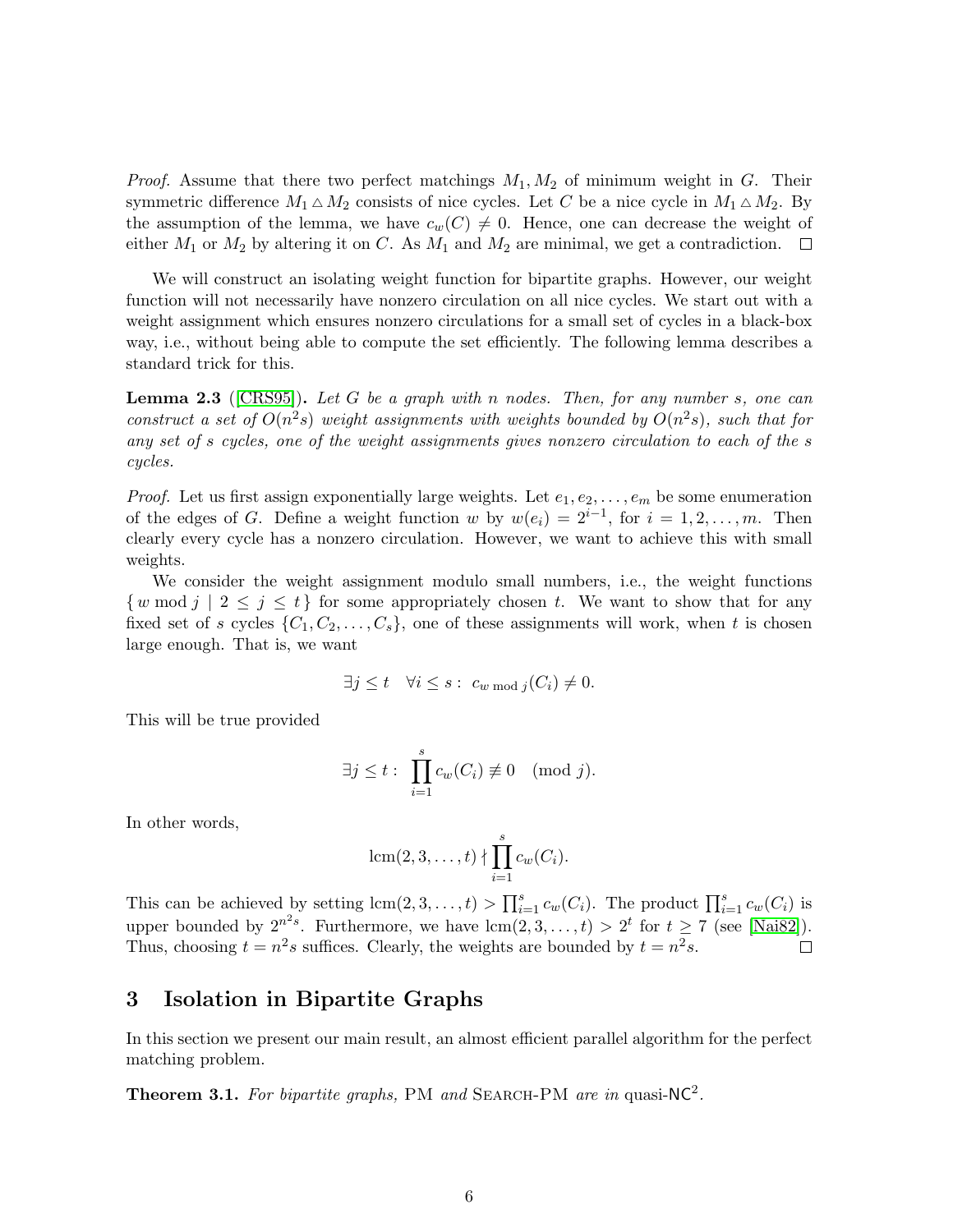Let  $G(V, E)$  be the given bipartite graph. In the following discussion, we will assume that G has perfect matchings. Our major challenge is to isolate one of the perfect matchings in  $G$  by an appropriate weight function. As we will see later, if  $G$  does not have any perfect matchings, then our algorithm will detect this.

Our starting point is Lemma [2.2](#page-4-1) which requires nonzero circulations for all nice cycles. Recall that the construction algorithm requires the weights to be polynomially bounded. As the number of nice cycles can be exponential in the number of nodes, even the existence of such a weight assignment is not immediately clear. Nonetheless, Datta et al. [\[DKR10\]](#page-16-1) give a construction of such a weight assignment for bipartite planar graphs. For general bipartite graphs, this is still an open question.

Our approach is to work with a weight function which gives nonzero circulation to only small cycles. Lemma [2.3](#page-5-1) describes a way to find such weights. The cost of this weight assignment is proportional to the number of small cycles. Further, it is a black-box construction in the sense that one does not need to know the set of cycles. It just gives a set of weight assignments such that at least one of them has the desired property.

#### 3.1 The union of Minimum Weight Perfect Matchings

Let us assign a weight function for bipartite graph G which gives nonzero circulation to all small cycles. Consider a new graph  $G_1$  obtained by the union of minimum weight perfect matchings in G. Our hope is that  $G_1$  is significantly smaller than the original graph G. Note that it is not clear if one can efficiently construct  $G_1$  from G. This is because the determinant of the bi-adjacency matrix with weights in equation [\(1\)](#page-3-0) from Section [2.2](#page-2-0) can still be zero. As we will see, we do not need to construct  $G_1$ ; it is just used in the argument. Our final weight assignment will be completely black-box in this sense.

Our next lemma is the main reason why our technique is restricted to bipartite graphs. It implies that the graph  $G_1$  constructed from the minimum weight perfect matchings in  $G$ contains no other perfect matchings than these. In Figure [1,](#page-6-0) we give an example showing that this does not hold in general graphs. The fact that  $G_1$  has only minimum weight perfect matchings is equivalent to saying that every nice cycle in  $G_1$  has zero circulation. The following lemma actually proves an even stronger statement: *every* cycle in  $G_1$  has zero circulation.



<span id="page-6-0"></span>Figure 1: A non-bipartite weighted graph where every edge is contained in a minimum perfect matching of weight 1. However, the graph also has a perfect matching of weight 3. That is, Corollary [3.3](#page-8-0) does not hold for non-bipartite graphs.

<span id="page-6-1"></span>**Lemma 3.2.** Let  $G(V, E)$  be a bipartite graph with weight function w. Let C be a cycle in G such that  $c_w(C) \neq 0$ . Let  $E_1$  be the union of all minimum weight perfect matchings in G. Then graph  $G_1(V, E_1)$  does not contain cycle C.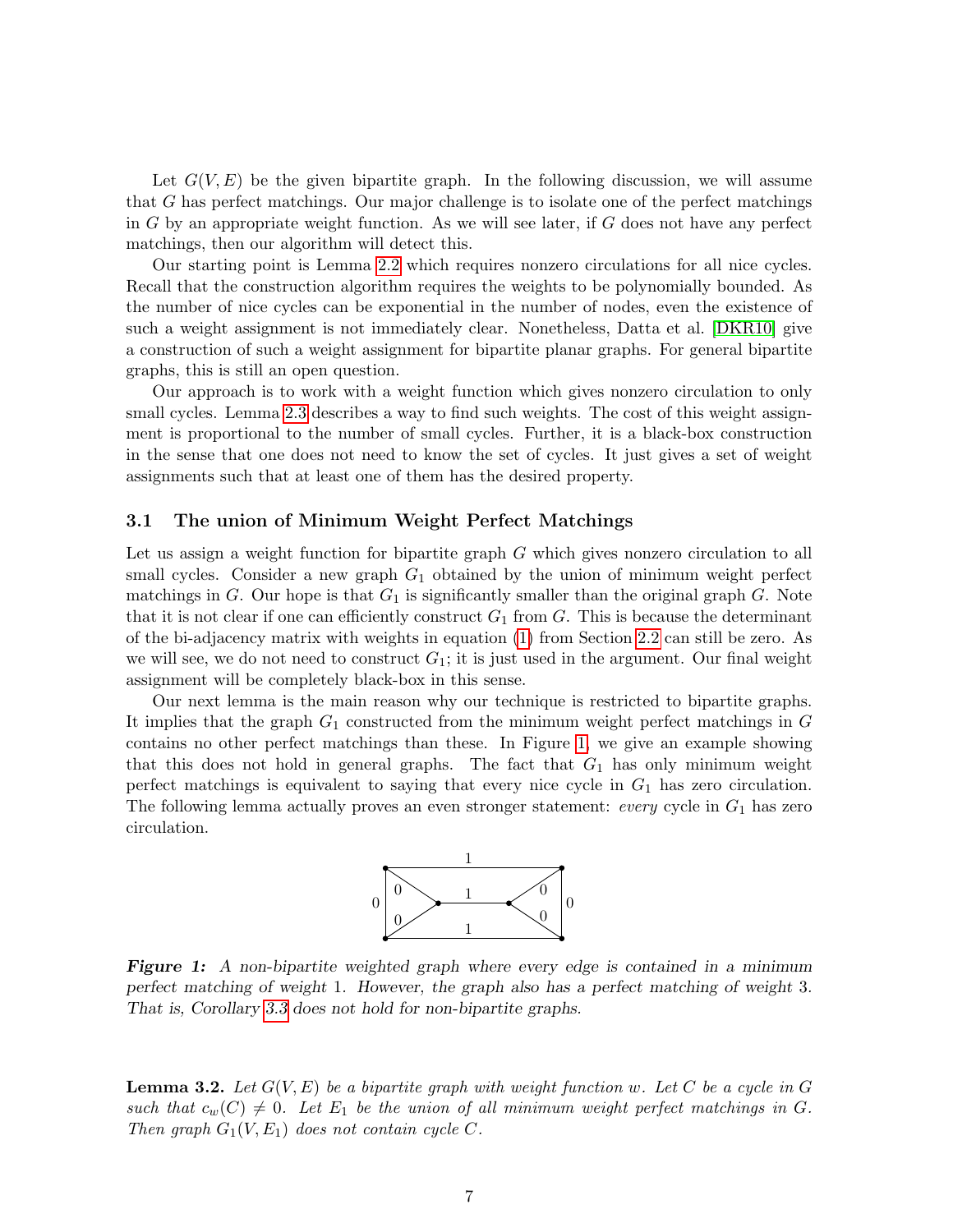*Proof.* Let the weight of the minimum weight perfect matchings in G be q. Let  $x_1, x_2, \ldots, x_t$ be all the minimum weight perfect matching points of  $G$ , i.e., the corners of  $PM(G)$  corresponding to the weight q. Consider the average point  $x \in PM(G)$  of these matching points,

$$
x=\frac{x_1+x_2+\cdots+x_t}{t}.
$$

Clearly,  $w(x) = q$ . Since each edge in  $E_1$  participates in a minimum weight perfect matching, for  $\mathbf{x} = (x_e)_e$ , we have that  $x_e \neq 0$  for all  $e \in E_1$ . Now, consider a cycle C with  $c_w(C) \neq 0$ . Let the edges of cycle C be  $(e_1, e_2, \ldots, e_p)$  in cyclic order. For the sake of contradiction let us assume that all the edges of C lie in  $E_1$ . We show that when we move from point x along the cycle C, we reach a point in the perfect matching polytope with a weight smaller than  $q$ . This technique of moving along the cycle has been used by Mahajan and Varadarajan [\[MV00\]](#page-17-7). To elaborate, consider a new point  $y = (y_e)_e$  such that for all  $e \in E$ ,

$$
y_e = \begin{cases} x_e + (-1)^i \varepsilon, & \text{if } e = e_i, \text{ for some } 1 \le i \le p, \\ x_e, & \text{otherwise,} \end{cases}
$$

for some  $\varepsilon \neq 0$ . Clearly, the vector  $\boldsymbol{x} - \boldsymbol{y}$  has nonzero coordinates only on cycle C, where its entries are alternating  $\varepsilon$  and  $-\varepsilon$ . Hence,

$$
w(\mathbf{x} - \mathbf{y}) = \pm \varepsilon \cdot c_w(C). \tag{5}
$$

As  $c_w(C) \neq 0$ , we get  $w(\mathbf{x} - \mathbf{y}) = w(\mathbf{x}) - w(\mathbf{y}) \neq 0$ . We choose  $\varepsilon \neq 0$  such that

- its sign is such that  $w(y) < w(x) = q$ , and
- it is small enough so that  $y_e \geq 0$  for all  $e \in E$ . This is possible because  $x_{e_i} > 0$  for each  $1 \leq i \leq p$ .

We argue that  $y$  fulfills the conditions of Lemma [2.1](#page-4-2) and therefore also lies in the perfect matching polytope. Because  $y_e \geq 0$  for all  $e \in E$ , it satisfies inequality [\(4\)](#page-4-0) from Lemma [2.1.](#page-4-2) It remains to show that  $y$  also satisfies

<span id="page-7-0"></span>
$$
\sum_{e \in \delta(v)} y_e = 1 \qquad v \in V. \tag{6}
$$

To see this, let  $v \in V$ . We consider two cases:

- 1.  $v \notin C$ . Then  $y_e = x_e$  for each edge  $e \in \delta(v)$ . Thus, we get [\(6\)](#page-7-0) from equation [\(3\)](#page-4-0) for x.
- 2.  $v \in C$ . Let  $e_j$  and  $e_{j+1}$  be the two edges from C which are incident on v. By definition,  $y_{e_j} = x_{e_j} + (-1)^j \varepsilon$  and  $y_{e_{j+1}} = x_{e_{j+1}} + (-1)^{j+1} \varepsilon$ . For any other edge  $e \in \delta(v)$ , we have  $y_e = x_e$ . Combining this with equation [\(3\)](#page-4-0) for x, we get that y satisfies [\(6\)](#page-7-0) for v.

We conclude that y lies in the polytope  $PM(G)$ . Since  $w(y) < q$ , there must be a corner point of the polytope, which corresponds to a perfect matching in G with weight  $\lt q$ . This gives a contradiction.  $\Box$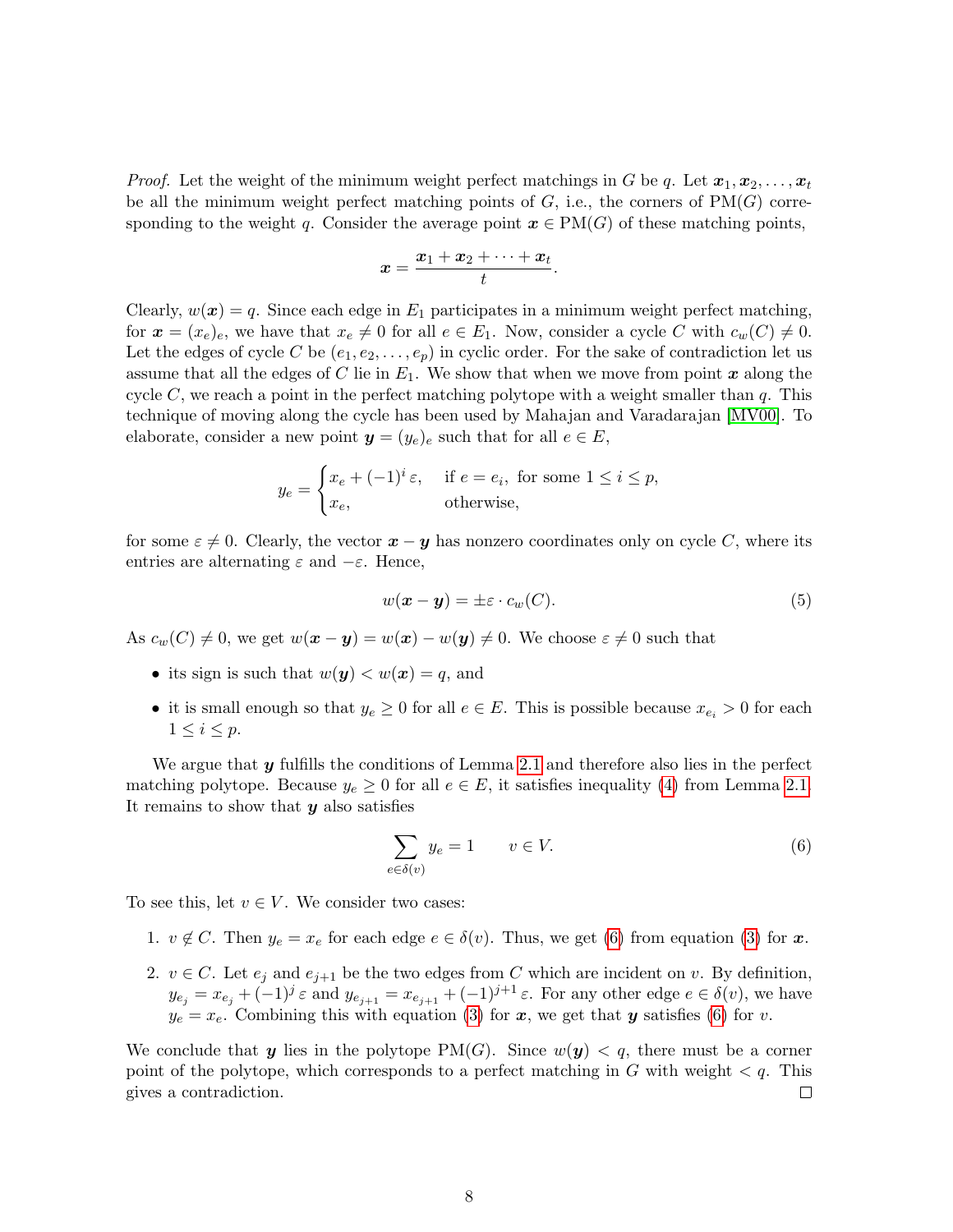After the first version of this paper, Rao, Shpilka, and Wigderson (see [\[GG15,](#page-17-5) Lemma 2.4]) came up with an alternate proof of Lemma [3.2,](#page-6-1) which is based on Hall's theorem instead of the matching polytope.

A consequence of Lemma [3.2](#page-6-1) is that  $G_1$  has no other perfect matchings than the ones used to define  $G_1$ : let  $M_0, M_1$  be two perfect matchings in  $G_1$ . Their symmetric difference forms a set of cycles. By Lemma [3.2,](#page-6-1) the circulations of these cycles are all zero. Hence,  $M_0$ and  $M_1$  have the same weight.

<span id="page-8-0"></span>**Corollary 3.3.** Let  $G(V, E)$  be a bipartite graph with weight function w. Let  $E_1$  be the union of all minimum weight perfect matchings in G. Then every perfect matching in the graph  $G_1(V, E_1)$  has the same weight – the minimum weight of any perfect matching in G.

Recall that by our weight function, each small cycle in G has a nonzero circulation. Therefore by Lemma [3.2,](#page-6-1)  $G_1$  has no small cycles.

Now, we want to repeat this procedure with graph  $G_1$  with a new weight function. However,  $G_1$  does not have small cycles. Hence, we look at slightly larger cycles. We argue that their number remains polynomially bounded.

Teo and Koh [\[TK92\]](#page-18-1) showed that the number of shortest cycles in a graph with  $m$  edges is bounded by  $m^2$ . In the following lemma, we extend their argument and give a bound on the number of cycles that have length at most twice the length of shortest cycles.

<span id="page-8-2"></span>**Lemma 3.4.** Let H be a graph with n nodes that has no cycles of length  $\leq r$ . Let  $r' = 2r$ when r is even, and  $r' = 2r - 2$  otherwise. Then H has  $\leq n^4$  cycles of length  $\leq r'$ .

*Proof.* Let  $C = (v_0, v_1, \ldots, v_{\ell-1})$  be a cycle of length  $\ell \leq r'$  in G. Let  $f = \ell/4$ . We successively choose four nodes on C with distance  $\leq f \mid f \mid \leq r/2$  and associate them with C. We start with  $u_0 = v_0$  and define  $u_i = v_{[if]}$ , for  $i = 1, 2, 3$ . Note that the distance between  $u_3$ and  $u_0$  is also  $\leq f$ . Since we could choose any node of C as starting point  $u_0$ , the four nodes  $(u_0, u_1, u_2, u_3)$  associated with C are not uniquely defined. However, they uniquely describe C.

<span id="page-8-1"></span>**Claim 1.** Cycle C is the only cycle in H of length  $\leq r'$  that is associated with  $(u_0, u_1, u_2, u_3)$ .

*Proof.* Suppose  $C' \neq C$  would be another such cycle. Let  $p \neq p'$  be paths of C and  $C'$ , respectively, that connect the same u-nodes. Note that p and  $p'$  create a cycle in H of length at most

$$
|p| + |p'| \le \frac{r}{2} + \frac{r}{2} \le r,
$$

which is a contradiction. This proves the claim.

There are  $\leq n^4$  ways to choose 4 nodes and their order. By Claim [1,](#page-8-1) this gives a bound on the number of cycles of length  $\leq r'$ .  $\Box$ 

Lemma [3.4](#page-8-2) suggests the following strategy how to continue from  $G_1$ : in each successive round, we double the length of the cycles and adapt the weight function to give nonzero circulations to these slightly longer cycles. By Lemma [3.2,](#page-6-1) we have that any cycle with nonzero circulation disappears from the new graph obtained by taking only the minimum perfect matchings from the previous graph. Thus, in  $log n$  rounds we reach a graph with no cycles, i.e., with a unique perfect matching. Now, we put all the ingredients together and formally define our weight assignment.

 $\Box$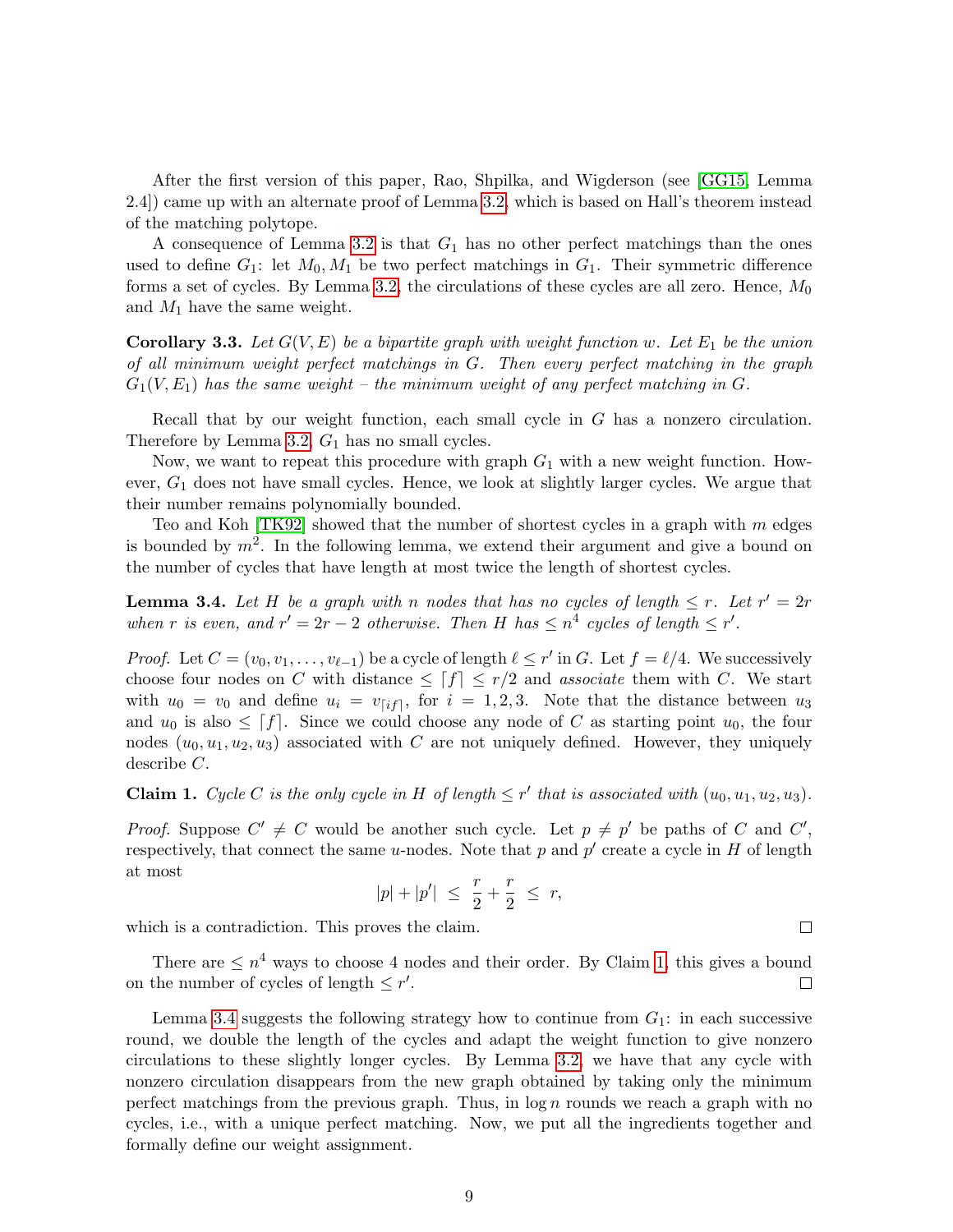#### <span id="page-9-1"></span>3.2 Constructing the Weight Assignment

Let  $G(V, E) = G_0$  be bipartite graph with n nodes that has perfect matchings. Define  $k = \lceil \log n \rceil - 1$ , which is the number of rounds we will need. We will define subgraphs  $G_i$  and weight assignments  $w_i$ , for  $i = 0, 1, 2, \ldots, k - 1$ , which will be obtained in successive rounds. Note that the shortest cycles have length 4. Define

 $w_i$ : a weight function such that all cycles in  $G_i$  of length  $\leq 2^{i+2}$  have nonzero circulations.

 $G_{i+1}$ : the union of minimum weight perfect matchings in  $G_i$  according to weight  $w_i$ .

By the definition of  $G_i$ , any two perfect matchings in  $G_i$  have the same weight, not only according to  $w_i$ , but also to  $w_j$  for all  $j < i$ , for any  $1 \le i \le k$ .

By Lemma [3.2,](#page-6-1) graph  $G_i$  does not have any cycles of length  $\leq 2^{i+1}$  for each  $1 \leq i \leq k$ . In particular,  $G_k$  does not have any cycles, since  $2^{k+1} \geq n$ . Therefore  $G_k$  has a unique perfect matching.

Our final weight function w will be a combination of  $w_0, w_1, \ldots, w_{k-1}$ . We combine them in a way that the weight assignment in a later round does not interfere with the order of perfect matchings given by earlier round weights. Let  $B$  be a number greater than the weight of any edge under any of these weight assignments. Then, define

<span id="page-9-0"></span>
$$
w = w_0 B^{k-1} + w_1 B^{k-2} + \dots + w_{k-1} B^0.
$$
\n<sup>(7)</sup>

In the definition of w, the precedence decreases from  $w_0$  to  $w_{k-1}$ . That is, for any two perfect matchings  $M_1$  and  $M_2$  in  $G_0$ , we have  $w(M_1) < w(M_2)$ , if and only if there exists an  $0\leq i\leq k-1$  such that

$$
w_j(M_1) = w_j(M_2), \text{ for } j < i,
$$
  
\n $w_i(M_1) < w_i(M_2).$ 

As a consequence, the perfect matchings left in  $G_i$  have a strictly smaller weight with respect to w than the ones in  $G_{i-1}$  that did not make it to  $G_i$ .

**Lemma 3.5.** For any  $1 \leq i \leq k$ , let  $M_1$  be a perfect matching in  $G_i$  and  $M_2$  be a perfect matching in  $G_{i-1}$  which is not in  $G_i$ . Then  $w(M_1) < w(M_2)$ .

*Proof.* Since  $M_1$  and  $M_2$  are perfect matchings in  $G_{i-1}$ , we have  $w_i(M_1) = w_i(M_2)$ , for all  $j < i - 1$ , as observed above. From the definition of  $G_i$  and Corollary [3.3,](#page-8-0) it follows that  $w_{i-1}(M_1) < w_{i-1}(M_2)$ . Hence we get that  $w(M_1) < w(M_2)$ .  $\Box$ 

It follows that the unique perfect matching in  $G_k$  has a strictly smaller weight with respect to w than all other perfect matchings.

**Corollary 3.6.** The weight assignment w defined in  $(7)$  is isolating for  $G_0$ .

It remains to bound the values of the weights assigned. Let us look at the number of cycles which need to be assigned a nonzero circulation in each round. In the first round, we give nonzero circulation to all cycles of length 4. Clearly, the number of such cycles is  $\leq n^4$ . In the *i*-th round, we have graph  $G_i$  that does not have any cycles of length  $\leq 2^{i+1}$ . For  $G_i$ , we give nonzero circulation to all cycles of length  $\leq 2^{i+2}$ . By Lemma [3.4,](#page-8-2) the number of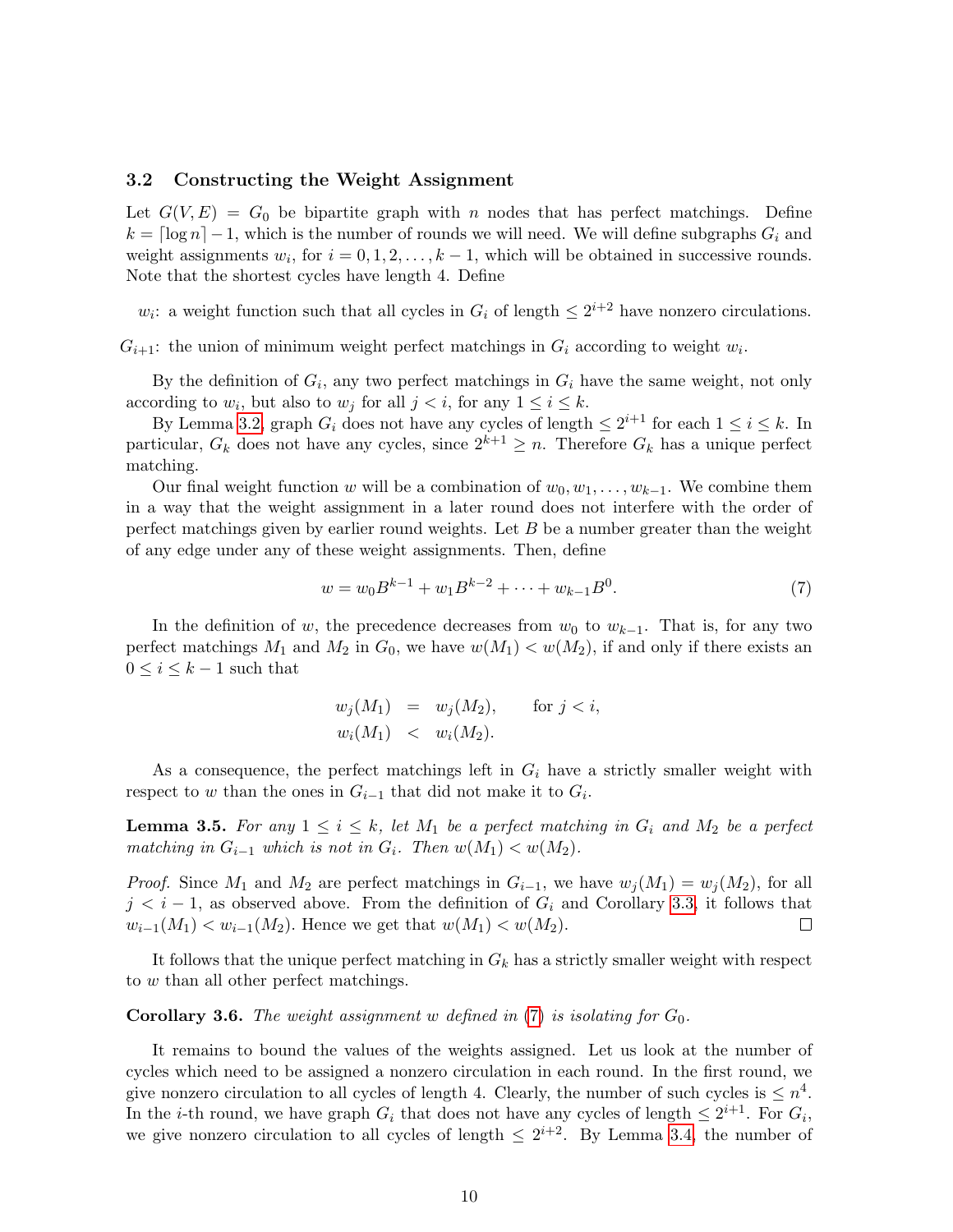such cycles is  $\leq n^4$ . Therefore, each  $w_i$  needs to give nonzero circulations to  $\leq n^4$  cycles, for  $0 \leq i \leq k$ .

Now we apply Lemma [2.3](#page-5-1) with  $s = n^4$ . This yields a set of  $O(n^6)$  weight assignments with weights bounded by  $O(n^6)$ . Recall that the number B used in equation [\(7\)](#page-9-0) is the highest weight assigned by any  $w_i$ . Hence, we also have  $B = O(n^6)$ . Therefore the weights in the assignment w in equation [\(7\)](#page-9-0) are bounded by  $B^k = O(n^{6 \log n})$ . That is, the weights have  $O(\log^2 n)$  bits.

For each  $w_i$  we have  $O(n^6)$  possibilities and we do not know which one would work. Therefore we try all of them. In total, we need to try  $O(n^{6k}) = O(n^{6\log n})$  weight assignments. This can be done in parallel.

Clearly, every weight assignment can be constructed in quasi- $NC<sup>1</sup>$  with circuit size  $2^{O(\log^2 n)}$ .

**Lemma 3.7.** In quasi-NC<sup>1</sup>, one can construct a set of  $O(n^{6 \log n})$  integer weight functions on  $[n/2] \times [n/2]$ , where the weights have  $O(\log^2 n)$  bits, such that for any given bipartite graph with n nodes, one of the weight functions is isolating.

With this construction of weight functions, we can decide the existence of a perfect matching in a bipartite graph in quasi- $NC^2$  as follows: Recall the bi-adjacency matrix A from Sec-tion [2.2](#page-2-0) which has entry  $2^{w(e)}$  for edge e. We compute  $\det(A)$  for each of the constructed weight functions in parallel. If the given graph has a perfect matching, then one of the weight functions isolates a perfect matching. As we discussed in Section [2.2,](#page-2-0) for this weight function  $\det(A)$  will be nonzero. When there is no perfect matching, then  $\det(A)$  will be zero for any weight function.

As our weights have  $O(\log^2 n)$  bits, the determinant entries have quasi-polynomial bits. The determinant can still be computed in parallel, with circuits of quasi-polynomial size  $2^{O(\log^2 n)}$  by the algorithm of Berkowitz [\[Ber84\]](#page-16-7). As we need to compute  $2^{O(\log^2 n)}$ -many determinants in parallel, our algorithm is in quasi-NC<sup>2</sup> with circuit size  $2^{O(\log^2 n)}$ .

To construct a perfect matching, we follow the algorithm of Mulmuley et al. [\[MVV87\]](#page-17-3) from Section [2.2](#page-2-0) with each of our weight functions. For a weight function  $w$  which is isolating, the algorithm outputs the unique minimum weight perfect matching  $M$ . If we have a weight function w' which is not isolating, still  $\det(A)$  might be non-zero with respect to w'. In this case, the algorithm computes a set of edges  $M'$  that might or might not be a perfect matching. However, it is easy to verify if  $M'$  is indeed a perfect matching, and in this case, we will output  $M'$ . As the algorithm involves computation of similar determinants as in the decision algorithm, it is in quasi-NC<sup>2</sup> with circuit size  $2^{O(\log^2 n)}$ . This finishes the proof of Theorem [3.1.](#page-5-2)

# <span id="page-10-0"></span>4 An RNC-Algorithm with Few Random Bits

We can also present our result for bipartite perfect matching in an alternate way. Instead of quasi-NC, we can get an RNC-circuit but with only poly-logarithmically many, namely  $O(\log^2 n)$  random bits. Note that for a complete derandomization, it would suffice to bring the number of random bits down to  $O(\log n)$ . Then there are only polynomially many random strings which can all be tested in NC. Hence we are only one log-factor away from a complete derandomization.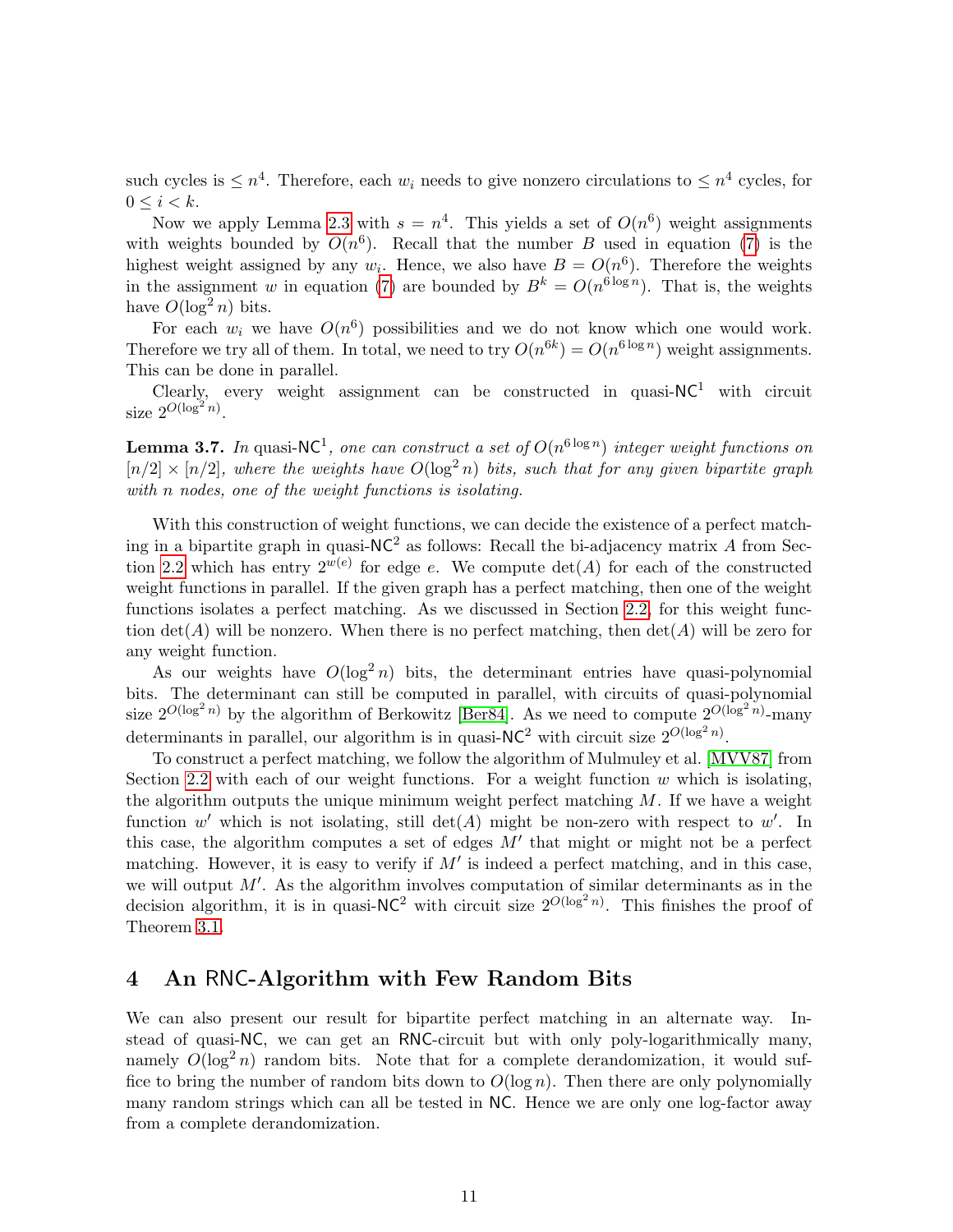#### 4.1 Decision Version

First, let us look at the decision version.

<span id="page-11-0"></span>**Theorem 4.1.** For bipartite graphs, there is an RNC<sup>2</sup>-algorithm for PM which uses  $O(\log^2 n)$ random bits.

To prove Theorem [4.1,](#page-11-0) consider our algorithm from Section [3.](#page-5-0) There are two reasons that we need quasi-polynomially large circuits: (i) we need to try quasi-polynomially many different weight assignments and (ii) each weight assignment has quasi-polynomially large weights. We show how to come down to polynomial bounds in both cases by using randomization.

To solve the first problem, we modify Lemma [2.3](#page-5-1) to get a random weight assignment which works with high probability.

<span id="page-11-1"></span>**Lemma 4.2** ([\[CRS95,](#page-16-4) [KS01\]](#page-17-10)). Let G be a graph with n nodes and  $s \geq 1$ . There is a ran $dom$  weight assignment w which uses  $O(log\,ns)$  random bits and assigns weights bounded by  $O(n^3s \log ns)$ , i.e., with  $O(\log ns)$  bits, such that for any set of s cycles, w gives nonzero circulation to each of the s cycles with probability at least  $1 - 1/n$ .

Proof. We follow the construction of Lemma [2.3](#page-5-1) and give exponential weights modulo small numbers. Here, we use only prime numbers as moduli. Recall the weight function  $w$  defined by  $w(e_i) = 2^{i-1}$ . Let us choose a random number p among the first t prime numbers. We take our random weight assignment to be  $w \mod p$ . We want to show that with high probability this weight function gives nonzero circulation to every cycle in  $\{C_1, C_2, \ldots, C_s\}$ . In other words,  $\prod_{i=1}^{s} c_w(C_i) \neq 0 \pmod{p}$ . As the product is bounded by  $2^{n^2s}$ , it has at most  $n^2s$ prime factors. Let us choose  $t = n^3 s$ . This would mean that a random prime works with probability at least  $(1 - 1/n)$ . As the t-th prime can only be as large as 2t log t, the weights are bounded by  $2t \log t = O(n^3 s \log ns)$ , and hence have  $O(\log ns)$  bits. A random prime with  $O(\log ns)$  bits can be constructed using  $O(\log ns)$  random bits (see [\[KS01\]](#page-17-10)).  $\Box$ 

Recall from Section [3.2](#page-9-1) that for a bipartite graph G with n nodes, we had  $k = \lceil \log n \rceil - 1$ rounds and constructed one weight function in each round. We do the same here, however, we use the random scheme from Lemma [4.2](#page-11-1) to choose each of the weight functions  $w_0, w_1, \ldots, w_{k-1}$  independently. The probability that all of them provide nonzero circulation on their respective set of cycles  $\geq 1 - k/n \geq 1 - \log n/n$  using the union bound.

Now, instead of combining them to form a single weight assignment, we use a different variable for each weight assignment. We modify the construction of matrix A from Section [2.2.](#page-2-0) Let  $L = \{u_1, u_2, \ldots, u_{n/2}\}\$ and  $R = \{v_1, v_2, \ldots, v_{n/2}\}\$ be the vertex partition of G. For variables  $x_0, x_1, \ldots, x_{k-1}$ , define an  $n/2 \times n/2$  matrix A by

$$
A(i,j) = \begin{cases} x_0^{w_0(e)} x_1^{w_1(e)} \cdots x_{k-1}^{w_{k-1}(e)}, & \text{if } e = (u_i, v_j) \in E, \\ 0, & \text{otherwise.} \end{cases}
$$

From arguments similar to those in Section [2.2,](#page-2-0) one can write

$$
\det(A) = \sum_{M \text{ perfect matching in } G} \operatorname{sgn}(M) x_0^{w_0(M)} x_1^{w_1(M)} \cdots x_{k-1}^{w_{k-1}(M)},
$$

where  $sgn(M)$  is the sign of the corresponding permutation. From the construction of the weight assignments it follows that if the graph has a perfect matching then the lexicographically minimum term in det(A), with respect to the exponents of variables  $x_0, x_1, \ldots, x_{k-1}$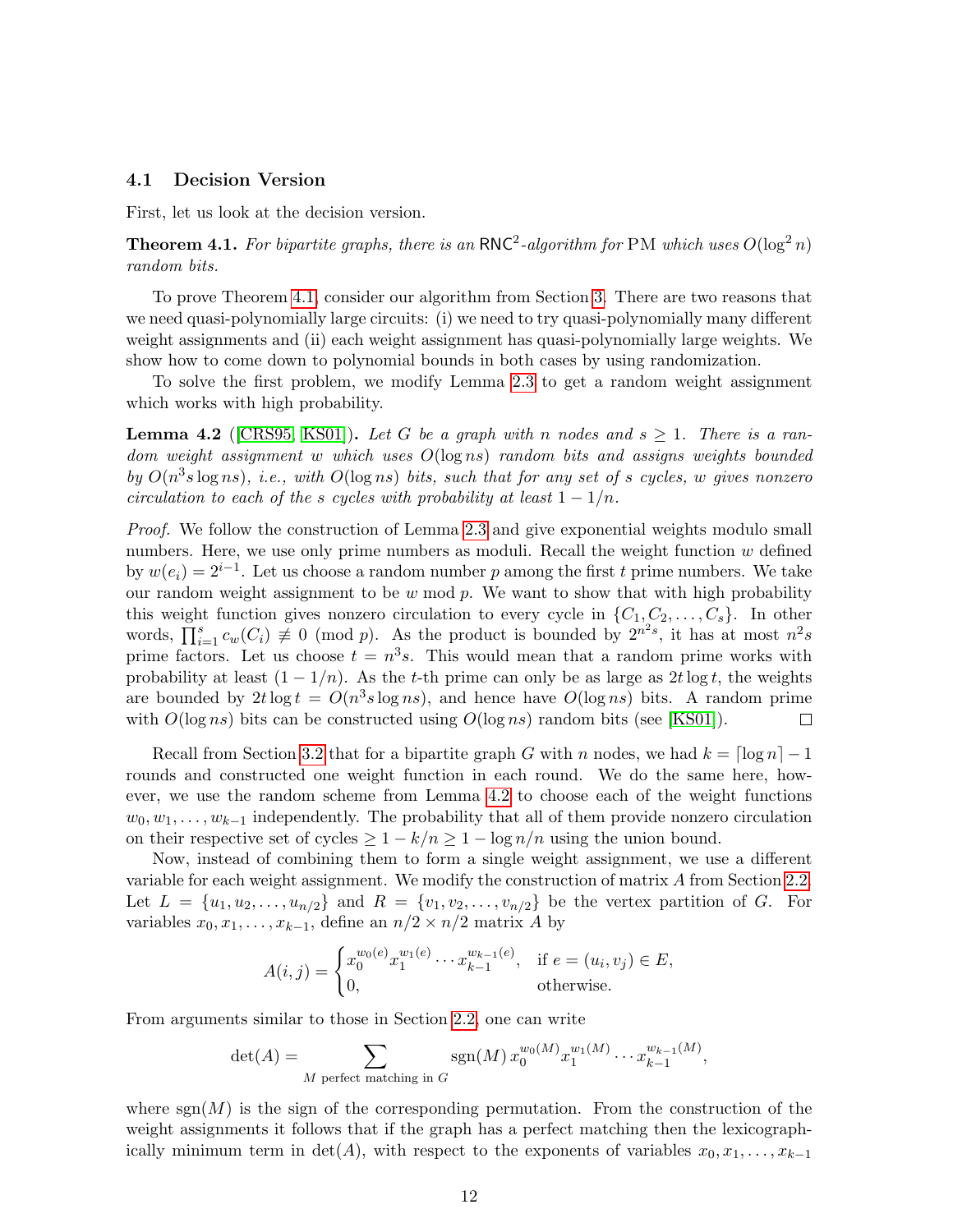in this precedence order, comes from a unique perfect matching. Thus, we get the following lemma.

#### **Lemma 4.3.** det( $A$ )  $\neq 0 \iff G$  has a perfect matching.

Recall that each  $w_i$  needs to give nonzero circulations to  $n^4$  cycles. Thus, the weights obtained by the scheme of Lemma [4.2](#page-11-1) will be bounded by  $O(n^7 \log n)$ . This means the weight of a matching will be bounded by  $O(n^8 \log n)$ . Hence  $\det(A)$  is a polynomial of individual degree  $O(n^8 \log n)$  with log n variables. To test if  $\det(A)$  is nonzero one can apply the standard randomized polynomial identity test [\[Sch80,](#page-18-2) [Zip79,](#page-18-3) [DL78\]](#page-16-8). That is, to plug in random values for variables  $x_i$ , independently from  $\{1, 2, ..., n^9\}$ . If  $\det(A) \neq 0$ , then the evaluation is nonzero with high probability.

**Number of random bits:** For a weight assignment  $w_i$ , we need  $O(\log ns)$  random bits from Lemma [4.2,](#page-11-1) where  $s = n^4$ . Thus, the number of random bits required for all  $w_i$ 's together is  $O(k \log n) = O(\log^2 n)$ . Finally, we need to plug in  $O(\log n)$  random bits for each  $x_i$ . This again requires  $O(\log^2 n)$  random bits.

Complexity: The weight construction involves taking exponential weights modulo small primes by Lemma [4.2.](#page-11-1) Primality testing can be done by the brute force algorithm in  $NC^2$ , as the numbers involved have  $O(\log n)$  bits. Thus, the weight assignments can be constructed in  $NC<sup>2</sup>$ . Moreover, the determinant with polynomially bounded entries can be computed in  $NC^2$  [\[Ber84\]](#page-16-7).

In summary, we get an RNC<sup>2</sup>-algorithm that uses  $O(\log^2 n)$  random bits as claimed in Theorem [4.1.](#page-11-0)

#### 4.2 Search Version

We get a similar algorithm for SEARCH-PM using also only  $O(\log^2 n)$  random bits. This improves the RNC-algorithm of Goldwasser and Grossman [\[GG15\]](#page-17-5) based on an earlier version of this paper that uses  $O(\log^4 n)$  random bits. Their RNC-algorithm has an additional property: it is pseudo-deterministic, i.e., it outputs the same perfect matching for almost all choices of random bits. Our algorithm does not have this property.

**Theorem 4.4.** For bipartite graphs, there is an  $RNC<sup>3</sup>$ -algorithm for SEARCH-PM which uses  $O(\log^2 n)$  random bits.

Let again  $G(V, E)$  be the given bipartite graph with vertex partition  $L = \{u_1, u_2, \ldots, u_{n/2}\}\$ and  $R = \{v_1, v_2, \ldots, v_{n/2}\}.$  We construct the weight assignments  $w_0, w_1, \ldots, w_{k-1}$  as in Lemma [4.2](#page-11-1) in the randomized decision version. Let  $M^*$  be the unique minimum weight perfect matching in G with respect to the combined weight function w. Let  $w_r(M^*) = w_r^*$ , for  $0 \leq r < k$ .

Recall from Section [3.2](#page-9-1) the sequence of subgraphs  $G_1, G_2, \ldots, G_k$  of  $G = G_0$ , where  $G_{r+1}$ consists of the minimum perfect matchings of  $G_r$  according to weight  $w_r$ . In order to compute  $M^*$ , we would like to actually construct all the graphs  $G_1, G_2, \ldots, G_k$ . However, it is not clear how to achieve this with  $O(\log^2 n)$  random bits. Instead, we will construct a sequence of graphs  $H_1, H_2, \ldots, H_k$  such that  $H_r$  will be a subgraph of  $G_r$ , for each  $1 \leq r \leq k$ . Furthermore, each  $H_r$  will contain the matching  $M^*$ . Recall that  $G_k$  consists of the unique perfect matching  $M^*$ . Hence, once we have  $H_k = G_k$ , we are done.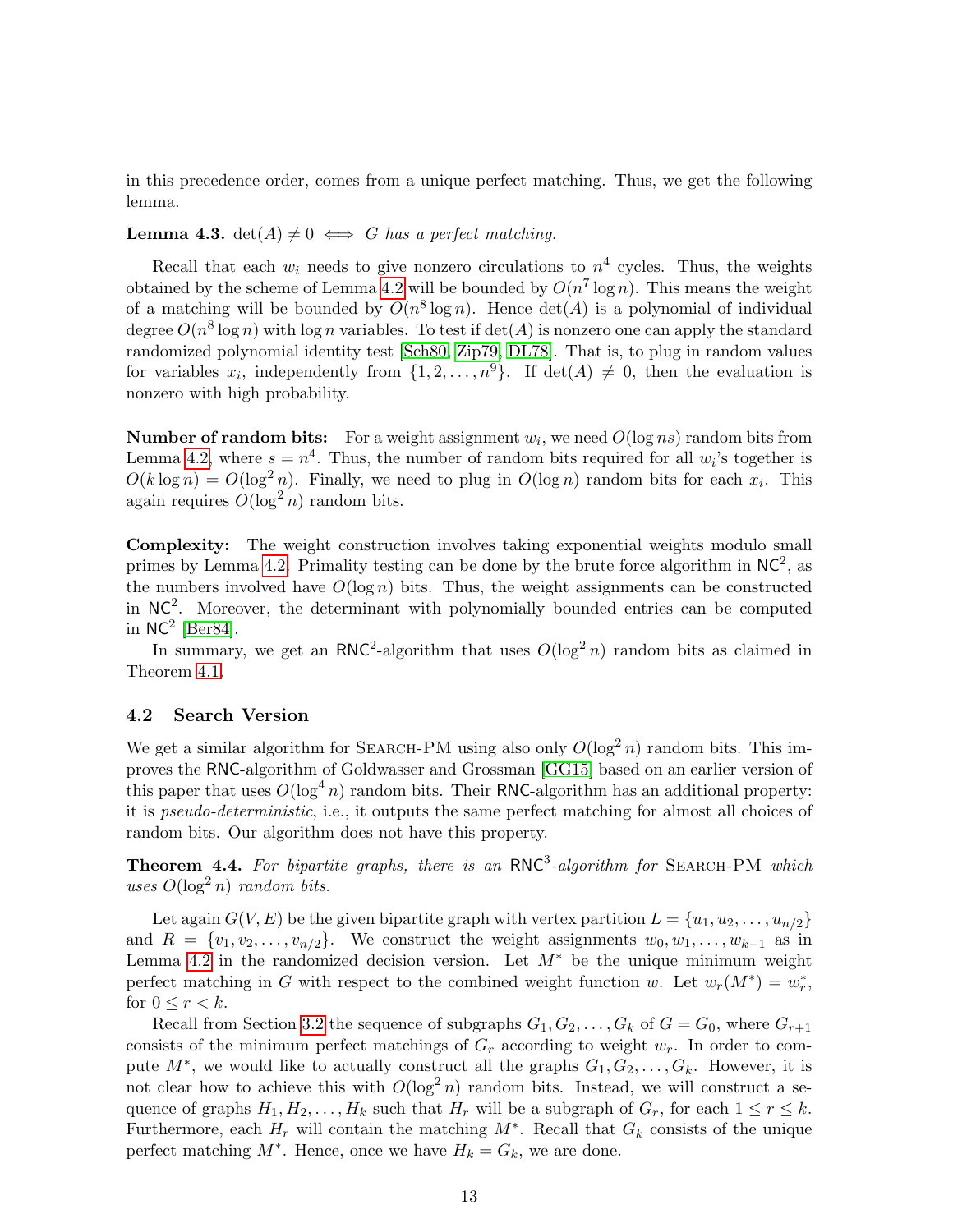Let  $H_0 = G$  and  $0 \leq r < k$ . We describe the r-th round. Suppose we have constructed the graph  $H_r(V, E_r)$  and want to compute  $H_{r+1}$ . An edge will appear in  $H_{r+1}$  only if it participates in a matching M with  $w_r(M) = w_r^*$ . Thus, we will have that  $H_{r+1}$  is a subgraph of  $G_{r+1}$ . For an edge e, let  $\boldsymbol{X}^{w(e)}_r$  denote the product

$$
\mathbf{X}_{r}^{\boldsymbol{w}(e)}=x_{r}^{w_{r}(e)}x_{r+1}^{w_{r+1}(e)}\cdots x_{k-1}^{w_{k-1}(e)}.
$$

For a matching M, the term  $\boldsymbol{X}_r^{\boldsymbol{w}(M)}$  is defined similarly. Let  $N(e)$  denote the set of edges which are neighbors of an edge e in  $G_r$ , i.e. all edges  $e' \neq e$  that share an endpoint with e. For an edge  $e \in E_r$ , define the  $n/2 \times n/2$  matrix  $A_e$  as

$$
A_e(i,j) = \begin{cases} \mathbf{X}_r^{\mathbf{w}(e')}, & \text{if } e' = (u_i, v_j) \in E_r - N(e), \\ 0, & \text{otherwise.} \end{cases}
$$

Note that the matrix  $A_e$  has a zero entry for each neighboring edge of  $e$ . Thus, its determinant is a sum over all perfect matchings which contain e. That is,

$$
\det(A_e) = \sum_{\substack{M \text{ pm in } H_r \\ e \in M}} \text{sgn}(M) \, \mathbf{X}_r^{\mathbf{w}(M)}.
$$

Consider the coefficient  $c_e$  of  $x_r^{w_r^*}$  in  $\det(A_e)$ ,

$$
c_e = \sum_{\substack{M \text{ pm in } H_r \\ w_r(M) = w_r^*, e \in M}} \text{sgn}(M) \, \mathbf{X}_{r+1}^{\mathbf{w}(M)}.
$$

Define the graph  $H_{r+1}$  to be the union of all the edges e for which the polynomial  $c_e \neq 0$ . We claim that each edge of  $M^*$  appears in  $H_{r+1}$ . For any edge  $e \in M^*$ , the polynomial  $c_e$  will contain the term  $\mathbf{X}_{r+1}^{\mathbf{w}(M^*)}$ . As the matching  $M^*$  is isolated in  $H_r$  with respect to the weight vector  $(w_{r+1}, \ldots, w_{k-1})$ , the polynomial  $c_e$  is nonzero.

For the construction of  $H_{r+1}$ , we need to test if  $c_e$  is nonzero, for each edge e in  $H_r$ . As argued above in the decision part, the degree of  $c_e$  is  $O(n^8 \log^2 n)$ . We apply the standard zero-test, i.e., we plug in random values for the variables  $x_{r+1}, \ldots, x_{k-1}$  independently from  $\{1, 2, \ldots, n^{11}\}.$  The probability that the evaluation will be nonzero is at least  $1-O(\log^2 n/n^3).$ To compute this evaluation, we plug in values of  $x_{r+1}, \ldots, x_{k-1}$  in  $\det(A_e)$  and find the coefficient of  $x_r^{w_r^*}$ . This can be done in NC<sup>2</sup> [\[BCP84,](#page-16-9) Corollary 4.4]. For all the edges, we use the same random values for variables  $x_{r+1}, \ldots, x_{k-1}$  in each identity test. The probability that the test works successfully for each edge is at least  $1 - O(\log^2 n/n)$  by the union bound. We continue this for k rounds to find  $H_k$ , which is a perfect matching.

We need again  $O(\log^2 n)$  random bits for the weight assignments  $w_0, w_1, \ldots, w_{k-1}$  and the values for the  $x_i$ 's. Note that we use the same random bits for  $x_i$  in all k rounds. This decreases the success probability, which is now at least  $1 - O(\log^3 n)/n$  by the union bound.

In  $NC<sup>2</sup>$ , we can construct the weight assignments and compute the determinants in each round. As we have  $k = O(\log n)$  rounds, the overall complexity becomes  $NC<sup>3</sup>$ .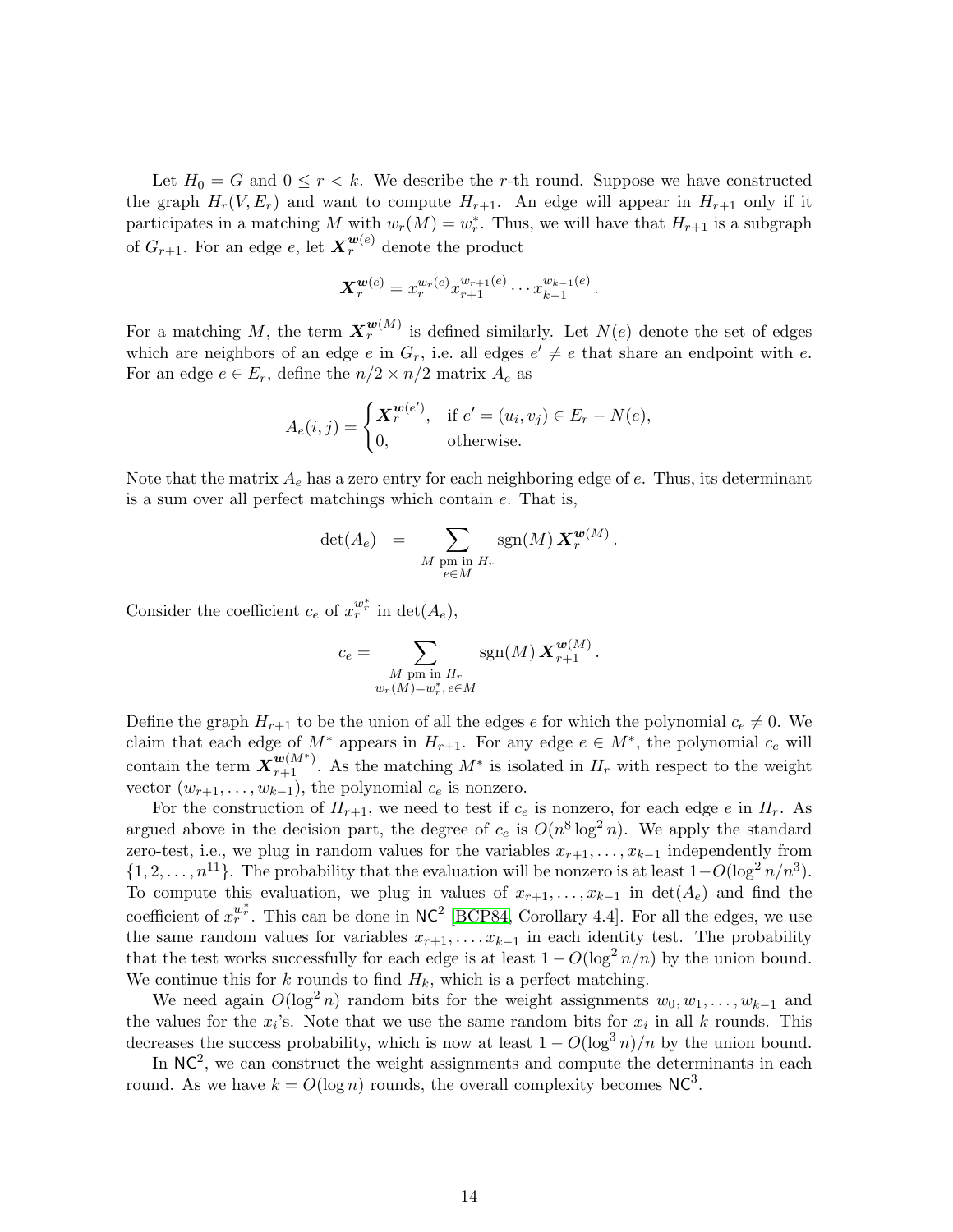# <span id="page-14-0"></span>5 Extensions and related problems

#### 5.1 Bipartite Planar Graphs

The Search-PM problem already has some known NC-algorithms in the case of bipartite planar graphs [\[MN95,](#page-17-6) [MV00,](#page-17-7) [DKR10\]](#page-16-1). The one by Mahajan and Varadarajan [\[MV00\]](#page-17-7) is in  $NC<sup>3</sup>$ , while the other two are in  $NC<sup>2</sup>$ . Our approach from the previous section can be modified to give an alternate  $NC<sup>3</sup>$ -algorithm for this case.

The weights in our scheme in Section [3.2](#page-9-1) become quasi-polynomial because we need to combine the different weight functions from  $\log n$  rounds using a different scale. To solve this problem, we use the fact that in planar graphs, one can count the number of perfect matchings of a given weight in  $NC<sup>2</sup>$  by the Pfaffian orientation technique [\[Kas67,](#page-17-11) [Vaz89\]](#page-18-4). As a consequence, we can actually construct the graphs  $G_i$  in each round in NC<sup>2</sup>. Thereby we avoid having to combine the weight functions from different rounds.

In more detail, in the i-th round, we need to compute the union of minimum weight perfect matchings in  $G_{i-1}$  according to  $w_{i-1}$ . For each edge e, we decide in parallel if deleting e reduces the count of minimum weight perfect matchings. If yes, then edge  $e$  should be present in  $G_i$ . As it takes log *n* rounds to reach a single perfect matching, the algorithm is in  $NC<sup>3</sup>$ .

#### 5.2 Weighted perfect matchings and maximum matchings

A generalization of the perfect matching problem is the weighted perfect matching problem (weight-PM), where we are given a weighted graph, and we want to compute a perfect matching of minimum weight. There is no NC-reduction known from WEIGHT-PM to the perfect matching problem. However, the isolation technique works for this problem as well, when the weights are small integers. We put the given weights on a higher scale and put the weights constructed by our scheme in Section [3](#page-5-0) on a lower scale. This ensures that a minimum weight perfect matching according to the combined weight function also has minimum weight according to the given weight assignment. Our scheme ensures that there is a unique minimum weight perfect matching. One can construct this perfect matching following the algorithm of Mulmuley et al. [\[MVV87\]](#page-17-3) (Section [2.2\)](#page-2-0).

Corollary 5.1. For bipartite graphs, WEIGHT-PM with quasi-polynomially bounded integer weights is in quasi- $NC^2$ .

The maximum matching problem asks to find a maximum size matching in a given graph. It is well known that the maximum matching problem (MM) is NC-equivalent to the perfect matching problem (see for example [\[GKMT13\]](#page-17-12)). The equivalence holds for both decision versions and the construction versions. The reductions also preserve bipartiteness of the graph. Thus, we get the following corollary.

Corollary 5.2. For bipartite graphs, MM is in quasi-NC<sup>2</sup>.

#### 5.3 Other related problems

There are many problems related to perfect matching (see for example [\[KR98,](#page-17-13) Chapter 14 and 15]). We mention some of them.

In a directed graph, a cycle cover is a set of disjoint cycles which covers every vertex. The cycle cover problem asks to decide if a given directed graph has a cycle cover. The weighted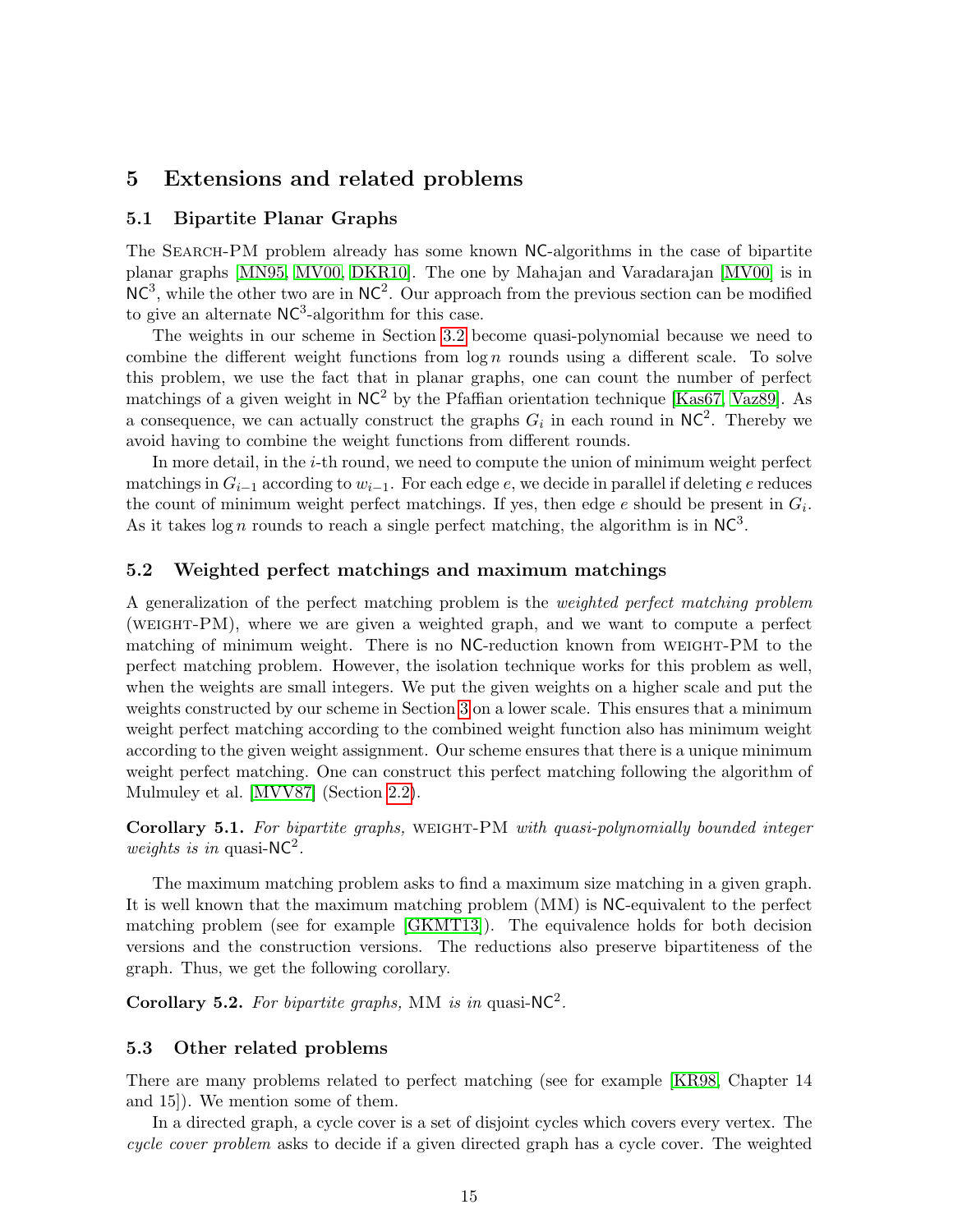version is to find a minimum weight cycle cover, in a weighted directed graph. There are simple reductions which show that the cycle cover problem is equivalent to the bipartite matching problem (see [\[KR98,](#page-17-13) Section 15.3]).

Corollary 5.3. Cycle cover and its weighted version with quasi-polynomially bounded weights are in quasi- $NC^2$ .

The *tree isomorphism problem* is to decide whether two given trees are isomorphic. Tree isomorphism is known to be in NC. A seemingly harder problem is *subtree isomorphism*: given two trees  $T_1$  and  $T_2$ , one has to decide whether  $T_1$  is isomorphic to a subtree of  $T_2$ . It has been shown that subtree isomorphism is equivalent to the bipartite perfect matching problem via NC-reductions [\[KL89\]](#page-17-14) .

#### Corollary 5.4. Subtree isomorphism is in quasi-NC.

In the maximum flow problem we have given a network, a directed graph, with capacities on the edges, and two nodes  $s$  and  $t$ . The task is to compute a maximum flow from  $s$  to  $t$ in the network. In general, the maximum flow problem is known to be P-complete. However, when the capacities are polynomially bounded integers, then there is an NC-reduction to the bipartite perfect matching problem [\[KUW86\]](#page-17-2). When the capacities are quasi-polynomial, the reduction still works, but in quasi-NC.

Corollary 5.5. Maximum flow with quasi-polynomially bounded integer capacities is in quasi-NC.

Given a directed graph  $G$  and a node s of  $G$ , the *depth-first search tree problem* is to construct a tree within G with root s that corresponds to conducting a depth-first search of G starting from s. There is an NC-reduction to bipartite weight-PM with polynomially bounded weights [\[AAK90,](#page-16-10) [AA87\]](#page-16-11).

Corollary 5.6. A depth-first search tree can be constructed in quasi-NC.

### Discussion

The major open question remains whether one can do isolation with *polynomially bounded* weights. Our construction requires quasi-polynomial weights because it takes  $\log n$  rounds to reach a unique perfect matching and the graphs obtained in the successive rounds cannot be constructed. To get polynomially bounded weights one needs to circumvent this.

For non-bipartite graphs, the isolation question is open even in the planar case. For this case, our approach fails in its first step: Corollary [3.3](#page-8-0) no longer holds as demonstrated in Figure [1.](#page-6-0) Can one assign weights in a way which ensures that the union of minimum weight perfect matchings is significantly smaller than the original graph?

It needs to be investigated if our ideas can lead to isolation in other objects. For example, isolation of paths in a directed graph, which is related to the NL versus UL question.

#### Acknowledgements

We would like to thank Manindra Agrawal and Nitin Saxena for their constant encouragement and very helpful discussions. We thank Arpita Korwar for discussions on some techniques used in Section [4,](#page-10-0) and Jacobo Torán for discussions on the number of shortest cycles.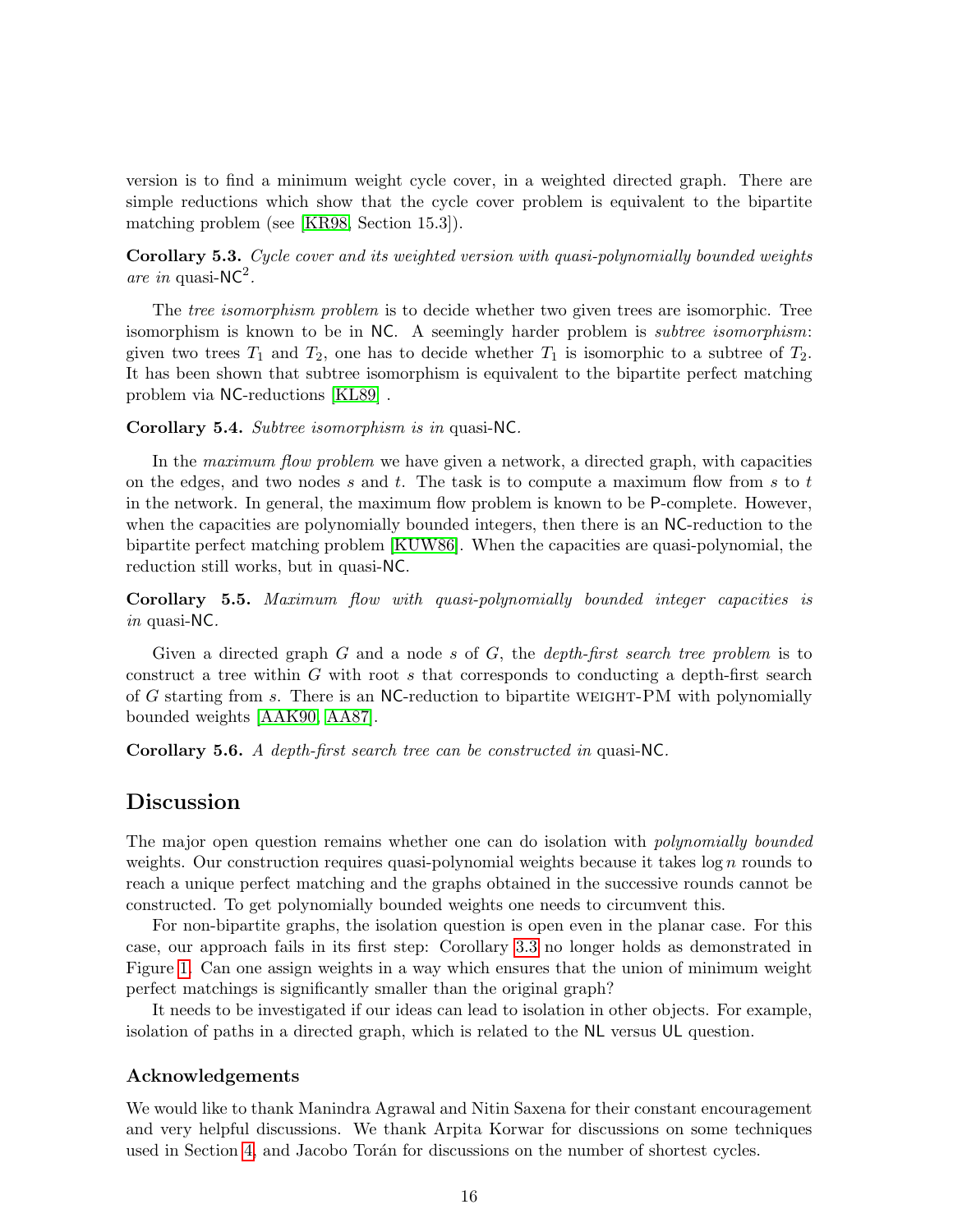# References

- <span id="page-16-11"></span>[AA87] Alok Aggarwal and Richard J. Anderson. A random NC algorithm for depth first search. In Proceedings of the 19th Annual ACM Symposium on Theory of Computing (STOC), pages 325–334, 1987.
- <span id="page-16-10"></span>[AAK90] Alok Aggarwal, Richard J. Anderson, and Ming-Yang Kao. Parallel depth-first search in general directed graphs. SIAM Journal on Computing, 19(2):397–409, 1990.
- <span id="page-16-3"></span>[AHT07] Manindra Agrawal, Thanh Minh Hoang, and Thomas Thierauf. The polynomially bounded perfect matching problem is in  $NC^2$ . In 24th International Symposium on Theoretical Aspects of Computer Science (STACS), volume 4393 of Lecture Notes in Computer Science, pages 489–499. Springer Berlin Heidelberg, 2007.
- <span id="page-16-0"></span>[AM08] Vikraman Arvind and Partha Mukhopadhyay. Derandomizing the isolation lemma and lower bounds for circuit size. In Approximation, Randomization and Combinatorial Optimization. Algorithms and Techniques, 11th International Workshop, APPROX, and 12th International Workshop, RANDOM, pages 276– 289, 2008.
- <span id="page-16-6"></span>[Bar92] David A. Mix Barrington. Quasipolynomial size circuit classes. In *Proceedings* of the Seventh Annual Structure in Complexity Theory Conference, pages 86–93, 1992.
- <span id="page-16-9"></span>[BCP84] Allan Borodin, Stephen Cook, and Nicholas Pippenger. Parallel computation for well-endowed rings and space-bounded probabilistic machines. *Information and* Control, 58(1-3):113–136, July 1984.
- <span id="page-16-7"></span>[Ber84] Stuart J. Berkowitz. On computing the determinant in small parallel time using a small number of processors. *Information Processing Letters*,  $18(3):147 - 150$ , 1984.
- <span id="page-16-5"></span>[CK97] Zhi-Zhong Chen and Ming-Yang Kao. Reducing randomness via irrational numbers. In Proceedings of the 29th Annual ACM Symposium on Theory of Computing (STOC), pages 200–209. ACM, 1997.
- <span id="page-16-4"></span>[CRS95] Suresh Chari, Pankaj Rohatgi, and Aravind Srinivasan. Randomness-optimal unique element isolation with applications to perfect matching and related problems. SIAM Journal on Computing, 24(5):1036–1050, 1995.
- <span id="page-16-2"></span>[DK98] Elias Dahlhaus and Marek Karpinski. Matching and multidimensional matching in chordal and strongly chordal graphs. Discrete Applied Mathematics, 84(13):79  $-91, 1998.$
- <span id="page-16-1"></span>[DKR10] Samir Datta, Raghav Kulkarni, and Sambuddha Roy. Deterministically isolating a perfect matching in bipartite planar graphs. Theory of Computing Systems, 47:737–757, 2010.
- <span id="page-16-8"></span>[DL78] Richard A. Demillo and Richard J. Lipton. A probabilistic remark on algebraic program testing. Information Processing Letters, 7(4):193 – 195, 1978.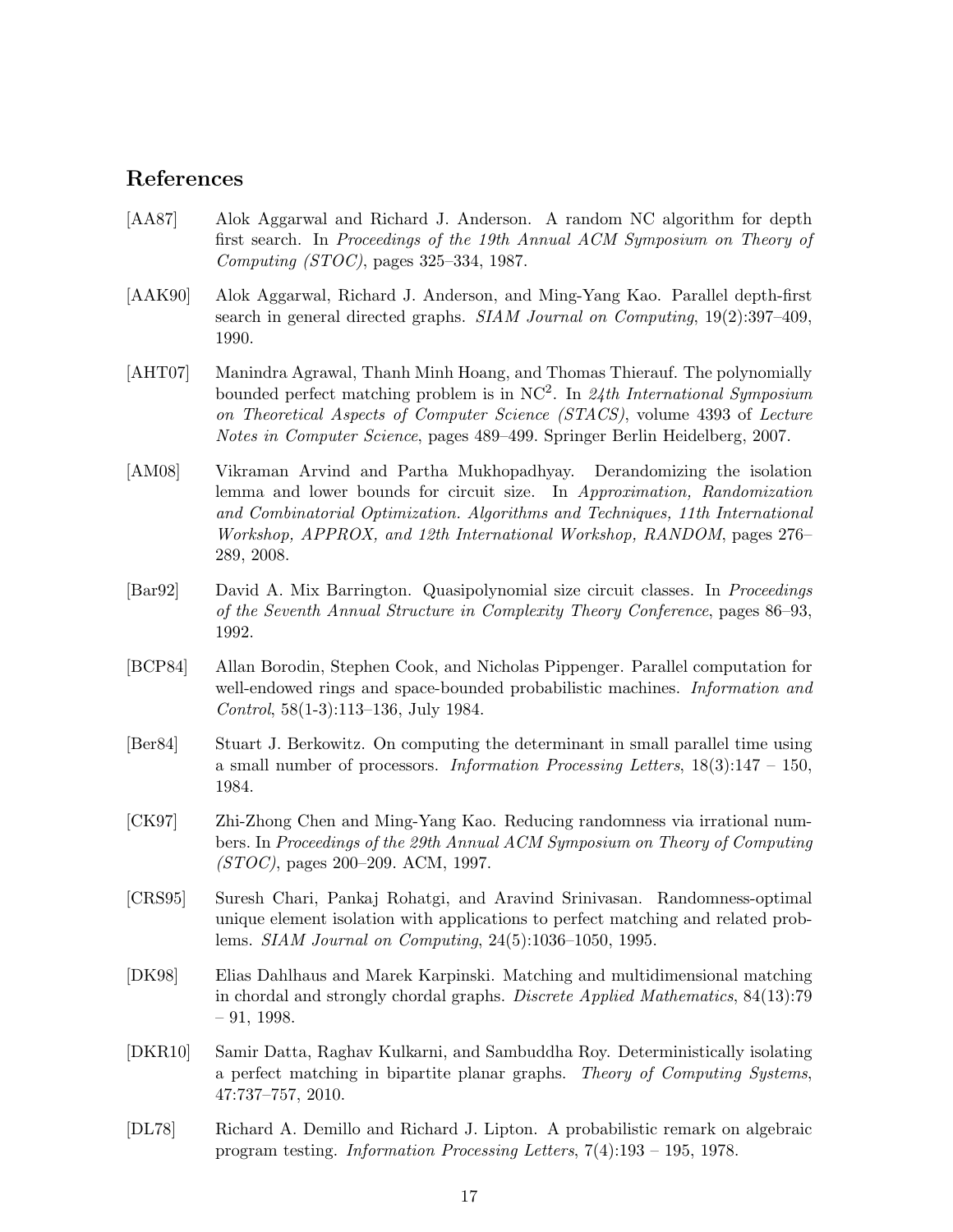- <span id="page-17-0"></span>[Edm65] Jack Edmonds. Paths, trees, and flowers. Canadian Journal of Mathematics, 17:449467, 1965.
- <span id="page-17-5"></span>[GG15] Shafi Goldwasser and Ofer Grossman. Perfect bipartite matching in pseudodeterministic RNC. Technical Report TR15-208, Electronic Colloquium on Computational Complexity (ECCC), 2015.
- <span id="page-17-4"></span>[GK87] Dima Grigoriev and Marek Karpinski. The matching problem for bipartite graphs with polynomially bounded permanents is in NC (extended abstract). In 28th Annual Symposium on Foundations of Computer Science (FOCS), pages 166– 172, 1987.
- <span id="page-17-12"></span>[GKMT13] Rohit Gurjar, Arpita Korwar, Jochen Messner, and Thomas Thierauf. Exact perfect matching in complete graphs. Technical Report TR13-112, Electronic Colloquium on Computational Complexity (ECCC), 2013.
- <span id="page-17-11"></span>[Kas67] Pieter W. Kasteleyn. Graph theory and crystal physics. Graph Theory and Theoretical Physics, pages 43–110, 1967.
- <span id="page-17-14"></span>[KL89] Marek Karpinski and Andrzej Lingas. Subtree isomorphism is NC reducible to bipartite perfect matching. Information Processing Letters, 30(1):27–32, 1989.
- <span id="page-17-13"></span>[KR98] M. Karpinski and W. Rytter. Fast Parallel Algorithms for Graph Matching Problems. Oxford University Press, 1998.
- <span id="page-17-10"></span>[KS01] Adam Klivans and Daniel A. Spielman. Randomness efficient identity testing of multivariate polynomials. In Proceedings of the 33rd Annual ACM Symposium on Theory of Computing (STOC), pages 216–223, 2001.
- <span id="page-17-2"></span>[KUW86] Richard M. Karp, Eli Upfal, and Avi Wigderson. Constructing a perfect matching is in random NC. Combinatorica,  $6(1):35-48$ , 1986.
- <span id="page-17-1"></span>[Lov79] László Lovász. On determinants, matchings, and random algorithms. In Fundamentals of Computation Theory, pages 565–574, 1979.
- <span id="page-17-8"></span>[LP86] László Lovász and Michael D. Plummer. Matching Theory. North-Holland mathematics studies. Elsevier Science Ltd, 1986.
- <span id="page-17-6"></span>[MN95] Gary L. Miller and Joseph Naor. Flow in planar graphs with multiple sources and sinks. SIAM Journal on Computing, 24:1002–1017, 1995.
- <span id="page-17-7"></span>[MV00] Meena Mahajan and Kasturi R. Varadarajan. A new NC algorithm for finding a perfect matching in bipartite planar and small genus graphs. In Proceedings of the 32nd annual ACM symposium on Theory of Computing (STOC), pages 351–357. ACM, 2000.
- <span id="page-17-3"></span>[MVV87] Ketan Mulmuley, Umesh V. Vazirani, and Vijay V. Vazirani. Matching is as easy as matrix inversion. Combinatorica, 7:105–113, 1987.
- <span id="page-17-9"></span>[Nai82] Mohan Nair. On Chebyshev-type inequalities for primes. The American Mathematical Monthly, 89(2):126–129, 1982.